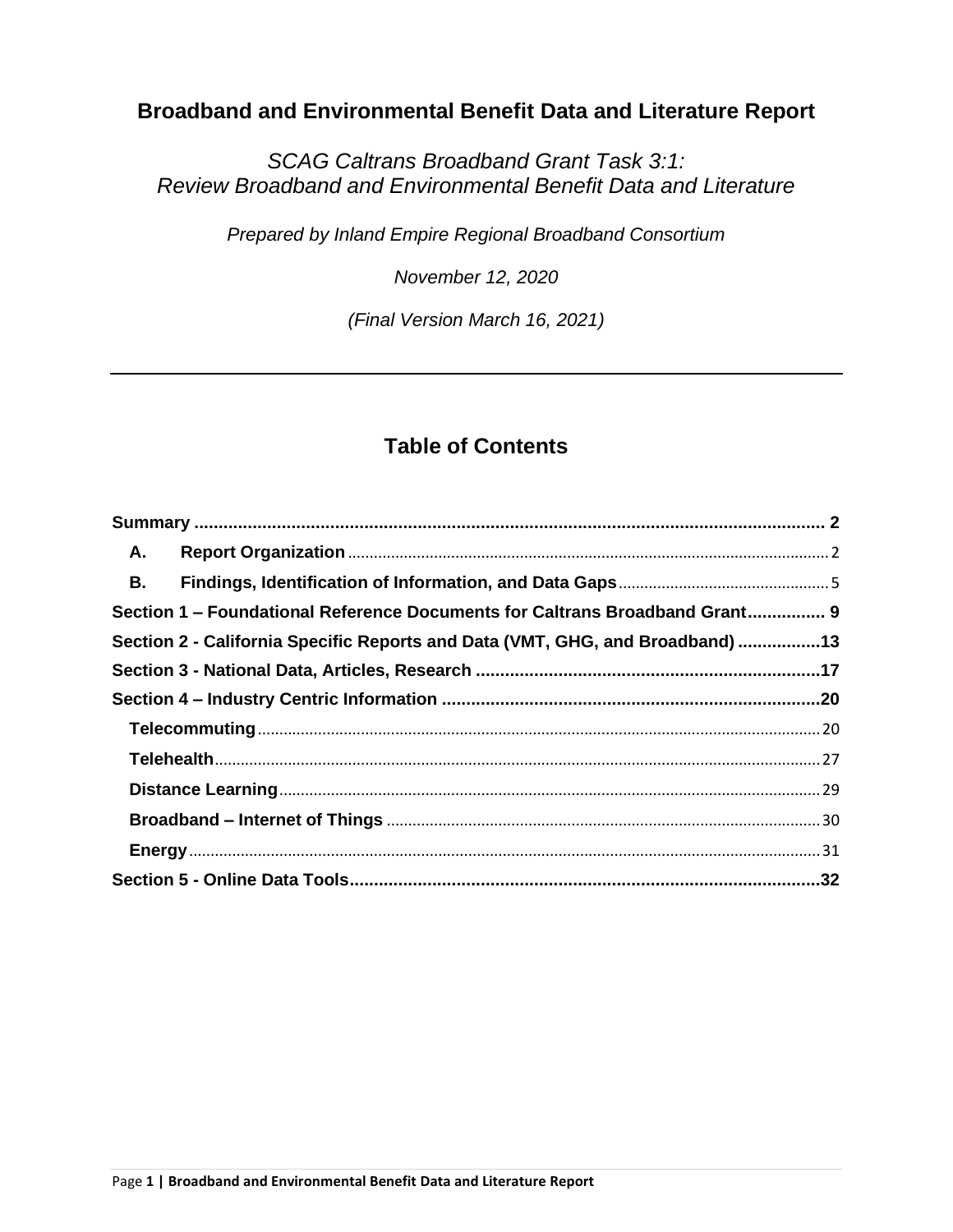# <span id="page-1-0"></span>**Summary**

# <span id="page-1-1"></span>**A. Report Organization**

The Broadband and Environmental Benefit Data and Literature Report is organized in the following sections:

## **1. Section 1:**

### **Foundational Reference Documents used for the Caltrans Broadband Grant**

The documents in this section are provided as reference as they create the foundation as to why SCAG, with CETF and Southern California Regional Broadband Consortia, are studying the relationship between improved broadband and reduced Vehicle Miles Traveled (VMT) and Greenhouse Gas Emissions (GHG).

The foundational documents help provide the context on why there should be a nexus found between improved broadband through the utilization of public road rights-of-way as a public investment and benefit for broadband users, especially in rural and disadvantaged communities, and reduced VMT and GHG which broadband service expansion is determined a legitimate, and even preferred, Transportation Demand Management (TDM) strategy to mitigate traffic and environmental impacts, and protect the public investment in state and local highways.

Ultimately, planning for broadband and including broadband conduit as an eligible project cost in public rights of way on interstates, state highways, bridges, regional roads, and local streets should be considered a standard TDM measure and be included in the modern concept of designing and building complete streets.

The foundational documents include groundbreaking work done by the California Emerging Technology Fund (CETF), the existing Smart Mobility Framework and Wired Broadband Guidelines from Caltrans, Corridor Plans done by Caltrans and the California Transportation Commission (CTC).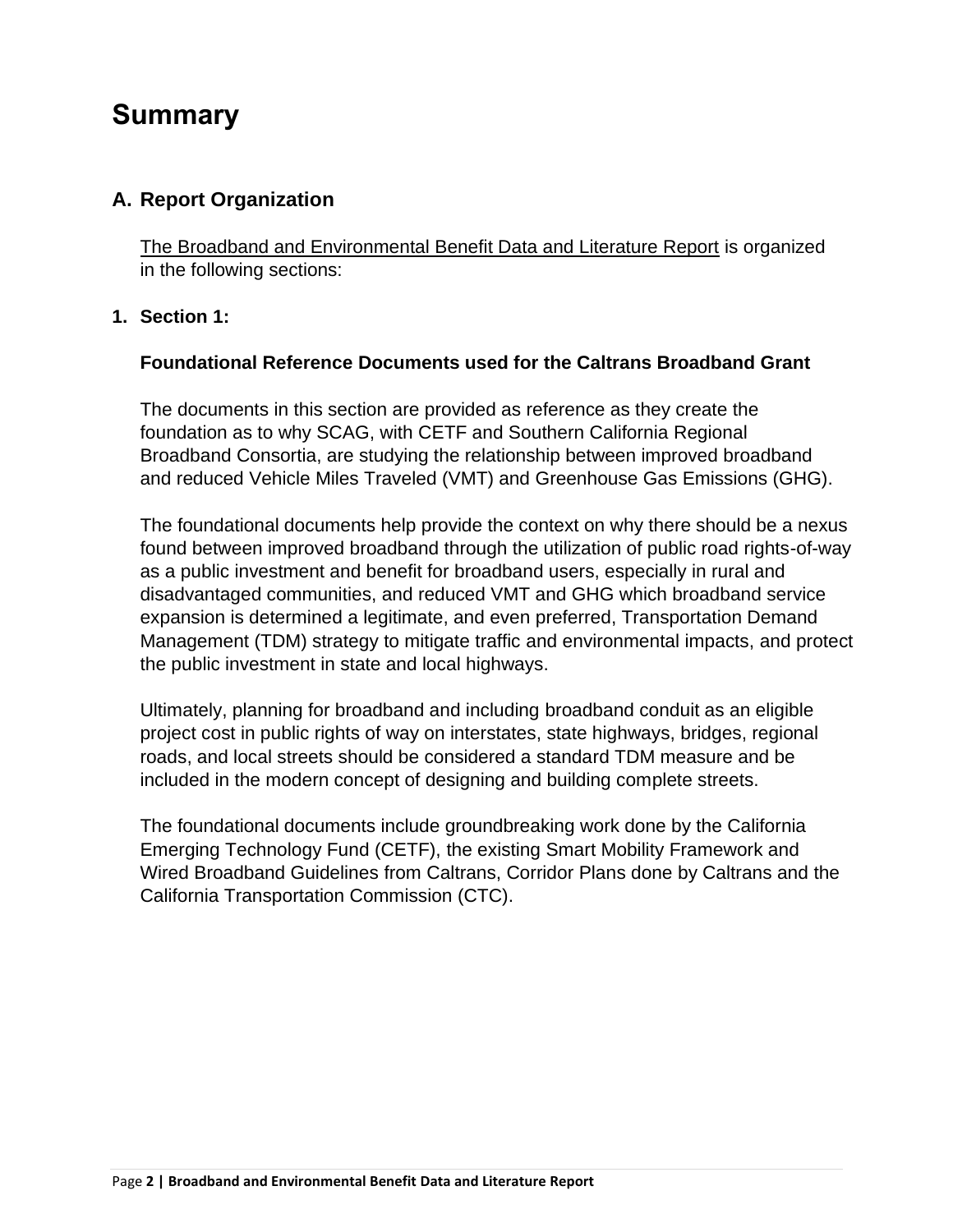## **2. Section 2:**

### **California Specific Reports and Data addressing VMT, GHG, and Broadband**

This section includes the current draft of the California Broadband Council (CBC) Broadband Action Plan as it is a directive from the Governor's recent "Broadband for All" Executive Order

Studies and reports from California based government and organizations flesh out this section with important work from SCAG and UC Davis, as well as additional Caltrans Reports that address technology, mobility, and reductions in VMT and GHG using a variety of methods, including internet-based solutions such as telecommuting.

Reference documents are included for context from the Governor's Office of Planning and Research (OPR) regarding CEQA's updated VMT standard and GHG standards for reviewing impacts of transportation projects, land-use developments, etc.

## **3. National Data, Articles, and Research**

Reports focusing on internet usage resulting in VMT and GHG reductions are included from national sources, including the Federal Highway Administration (FHWA), U.S. Department of Energy, Ohio Department of Transportation, US Ignite, and the American Consumer.

## **4. Industry Centric Information, covering Telecommuting, Telehealth, Distance Learning, and the Internet of Things (IoT)**

This section includes research from RAND, UC Davis, UC San Diego, San Jose State University Mineta Transportation Institute, Cornell University, Oregon Department of Transportation, and various academic and research journals.

In preparing this report, it is clear there are plenty of academic research and government agency reports about internet use leading to VMT and GHG reductions. In fact, this topic has been richly studied in California, nationally, and beyond for many years. The many studies include looking at the effect on VMT and GHG, as well as other environmental and community benefits from telecommuting, telehealth, and distance learning.

There has been interest in also studying potential benefits from the Internet of Things (IoT) concept related to components and services used in our everyday life becoming connected to the internet through the cloud via smartphone and other computer apps. E.g., security systems, cameras, speakers for two-way conversation, lighting switches, thermostats, appliances, banking, product, groceries, and meal delivery, etc.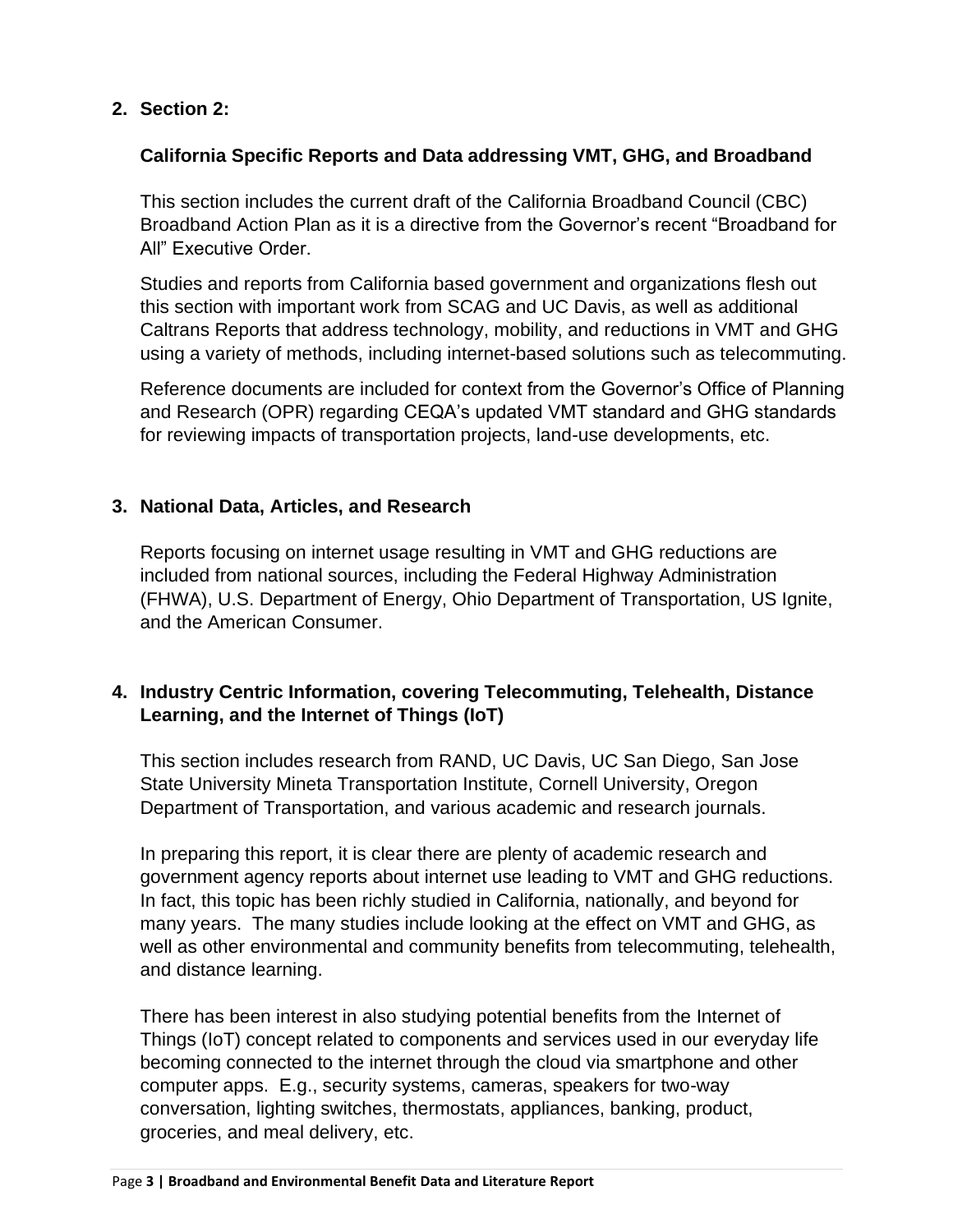As more routine, everyday items become automated, will there be a significant reduction of trips with associated reductions in GHG, or will there be an increase of delivery trips offsetting trip reduction?

The use of online services by government and the advent of more online shopping, meal delivery and services also could be quantified into potential reductions in VMT and GHG.

# **5. Online Data Tools**

A sample of online data tools is provided to show that there are agencies, including the California Transportation Authority, SCAG, and the County of Los Angeles are providing annual traffic data, GIS data, and VMT and GHG information.

There are numerous online calculators for determining how variables impact VMT and GHG. The Street Lights calculator is shown as it is a newly minted "Post-COVID-19 Climate Impact Calculator."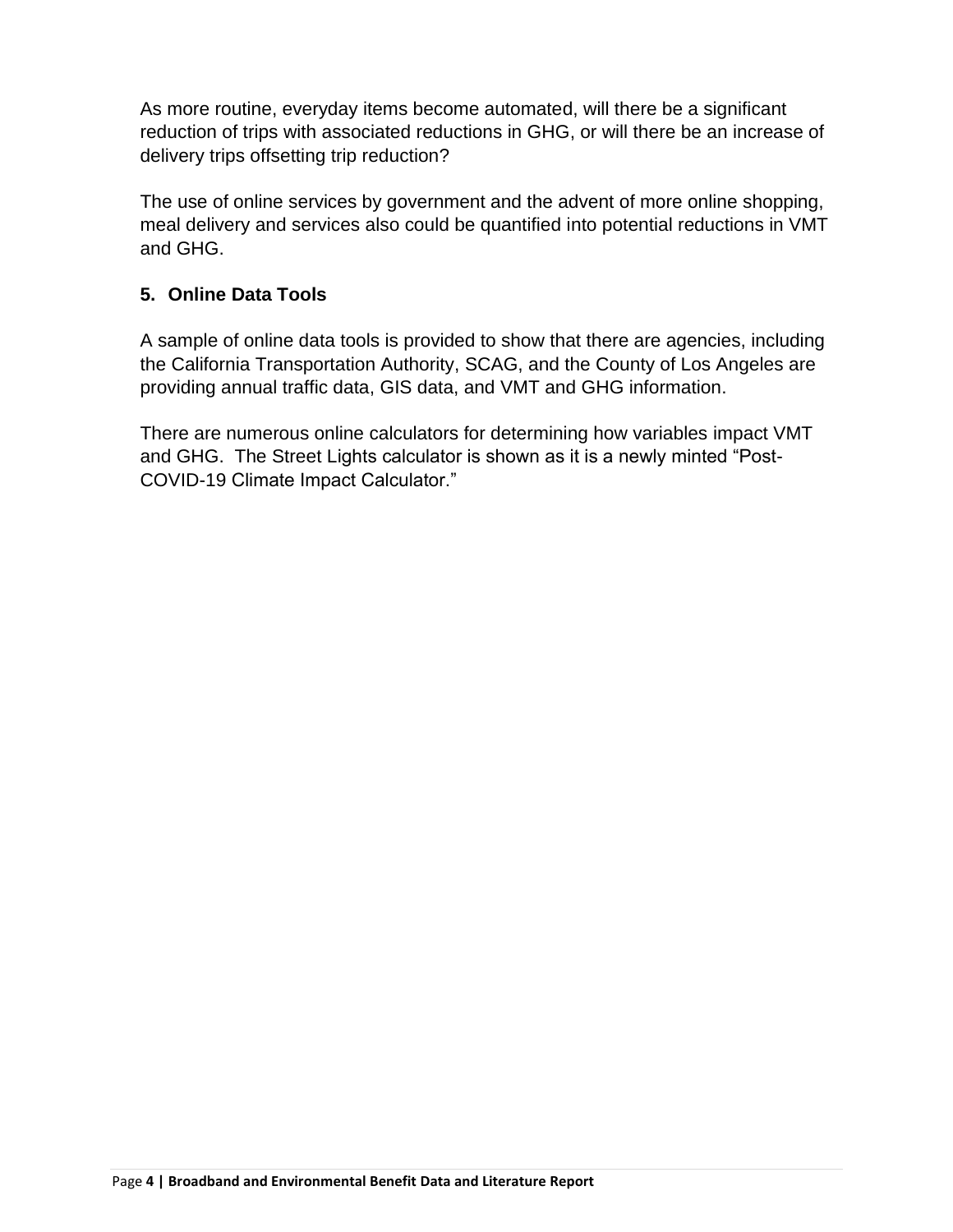# <span id="page-4-0"></span>**B. Findings, Identification of Information, and Data Gaps**

Although, the majority of the research over the past 20 years concludes it is clear telecommuting, made possible from increased and higher quality internet service, will reduce traffic congestion, VMT, and GHG, the rate of telecommuting has been stable at about 5% of all workers, including the self-employed and farmers.

There are some recent studies that claim people who telecommute eventually add more driving into their routine due to their flexible schedule, such as errands and school-related trips, but these also minimize that those trips are most likely at nonpeak hour, and errands may be grouped up into one longer errand trip. These studies almost appear to be done with a contrarian vain as there are studies over such a long period that confirm positive environmental benefits and reduced VMT and GHG from telecommuting.

It has been found that during the first peak of COVID-19, the workforce was telecommuting at around 40% with some reports much higher. Approximately 20% of the workforce will continue to telecommute, post-COVID-19, either all week, a few days a week, or even one day per week. There will need to be more reporting on the level of distance learning, telehealth, online government, and other online services postpandemic.

Why were telecommute rates so low prior to COVID-19? It is not a lack of data, research, or the availability of internet service, that has kept the telecommuting percentage at 5% for so many years.

It appears more likely that study after study may be sitting on shelves and dormant in academic journals. The studies on this topic seem to have been used to create additional studies, without commensurate advances in public or private sector policy.

There is data and research available supporting the use of the internet based technologies to reduce VMT and GHG, yet there has been no significant rally from leadership, nor from business and government agencies, to strongly support or promote telecommuting, and other online services, as a high-value TDM method.

The average person is not hearing about new innovative TDM policies and programs that focus on telecommuting, telehealth, and distance learning based on technology advancements derived from higher internet service in order to reduce VMT, GHG and ultimately benefit climate change or other quality of life issues.

The studies are not being elevated to much in the way of public policy making. There is interest in broadband as a VMT mitigation strategy as a subject matter, but it seems to stay in the research phase and never get out the academia or government agency door.

Going through the documentation, data, and literature, rather than a research or data gap, it looks like there is more of *a leadership, policy, and action gap,* and a need for much more community outreach and education, when it comes to connecting the dots of improved broadband leading to reduced VMT and GHG as a viable TDM strategy.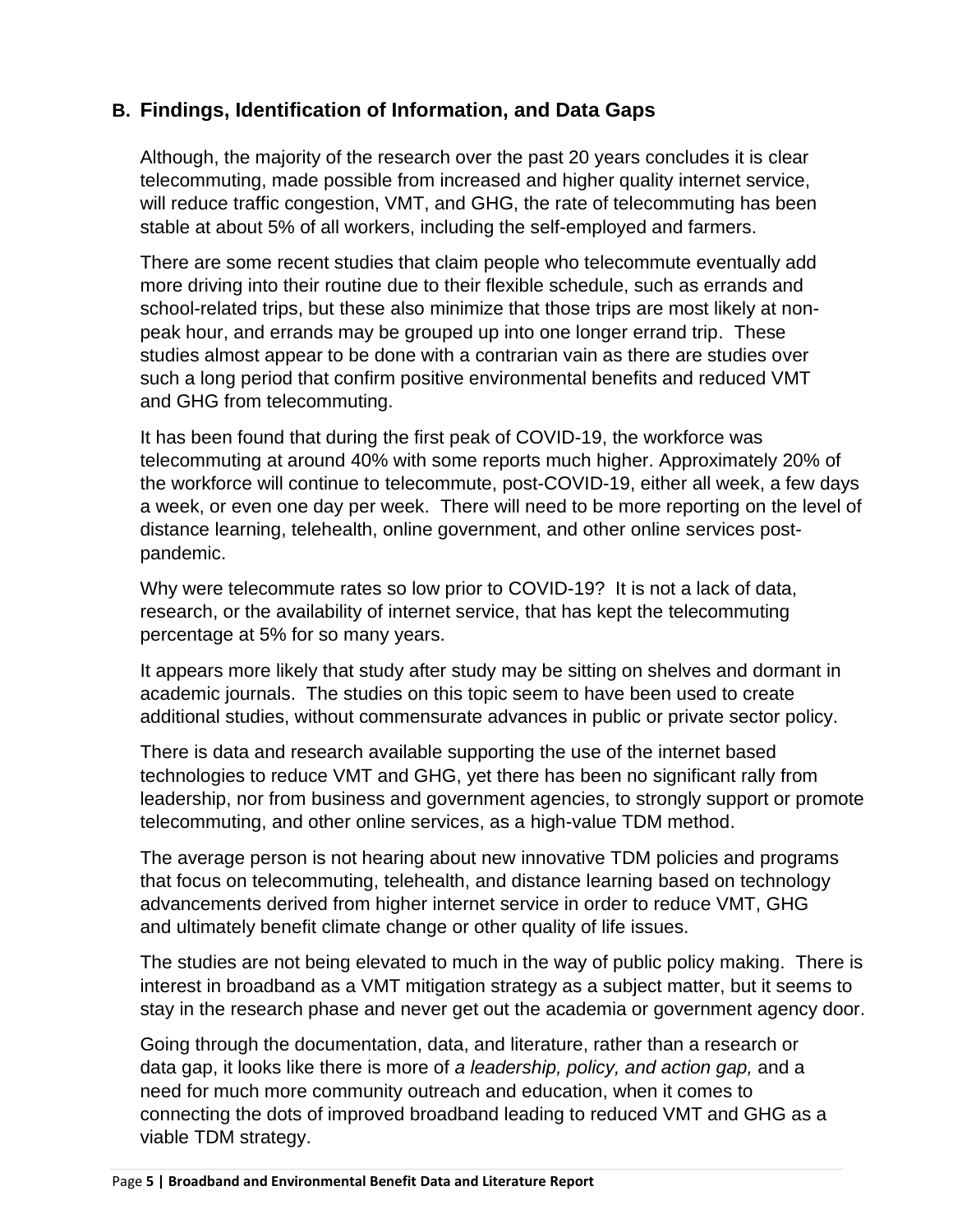Who knew the data and information is out there and available? What is missing is policy, programs and a strong community understanding of why internet based activities such as telecommuting, telehealth, and distance learning lead to reduced VMT and GHG, which in turn are good for the environment and climate change, as well as help sustain the transportation system.

Further, since the issue is being continually studied without action from the studies, the community is missing out on incentives to utilize internet-based solutions to reduce VMT and GHG as none are being pushed forward by policy makers and transportation leaders.

In addition, if leadership takes action and develops clear and understandable VMT and GHG reduction TMD strategies related to telecommuting, internet service providers (ISPs) would have more pressure to improve their service as they would be viewed as integral to reducing VMT and GHG, helping with climate change.

Transportation projects would be expected to consider broadband in their rights-of-way to further accelerate deployment, especially in underserved rural and disadvantaged communities. The cost of broadband planning and leveraging the transportation system for broadband deployment—systems that are owned by the public—would not be a big policy concern or question. It would be as simple as a complete street includes broadband planning to reduce VMT and GHG as a standard TDM strategy

The COVID-19 pandemic response has proved out that the technology and internet service for many does in fact exist at the level to be able to use telecommuting, telehealth, distance learning (not all education, but as an option), online government and services as a regular TDM strategy to reduce VMT and GHG. It has also shown where there are serious broadband service gaps, no service at all, and significant pricing issues that need to be addressed, especially if the internet is to become an important TDM strategy embraced within the community, including the disadvantaged.

COVID-19 shows the severe need for improved broadband policy, planning, deployment, access, and cost options in order to roll-out these TDM strategies in areas where internet service poor and suffer from the digital divide. Many more people and places are affected by the digital divide than was thought before the COVID-19 pandemic pulled the curtain back on just how many are unserved and underserved.

COVID-19 revealed that the broadband technology needs significant improvement for a massive online shift to telecommuting, telehealth, and distance learning. This information is helpful to show why pursuit of roadway rights-of-way at all levels in the State for broadband planning and deployment should be considered for transportation funding, especially in underserved, disadvantaged communities.

With COVID-19 pandemic hitting in early 2020, suddenly the only option for many to keep working, teaching, and learning was to move quickly to telecommuting and distance learning.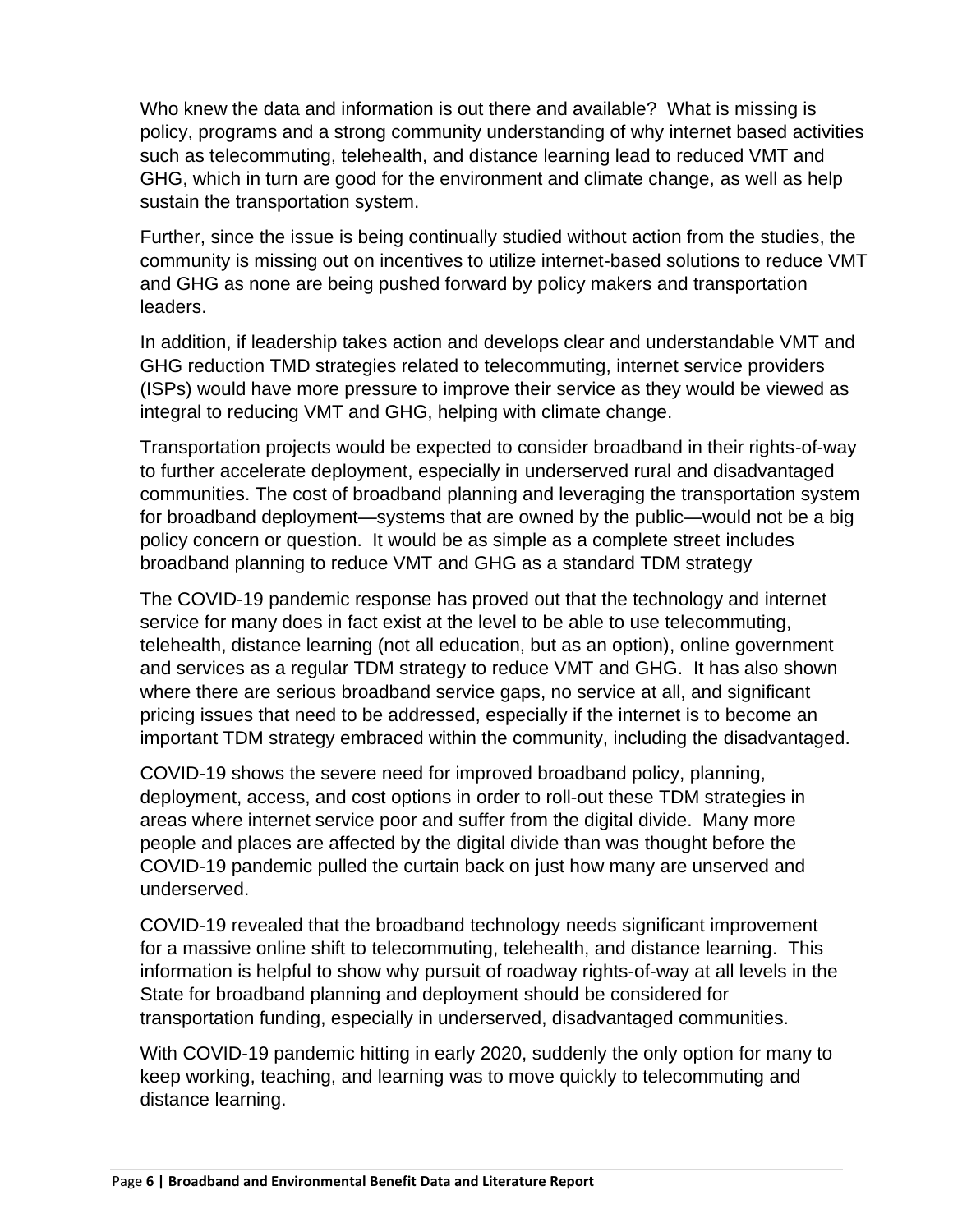The health care sector also moved online, with the previous insurance payment barrier being removed at the federal level so that telehealth—phone and virtual appointments- could quickly replace physical appointments. The medical community ramped up as fast as they could to roll out telehealth options, which became the only option for many seeking appointments with their healthcare providers.

The government also moved as many services as they could online, including public meetings, workshops, and conferences. Private industry also moved conferences and events to virtual platforms.

Online shopping and meal delivery services increased dramatically. It will be interesting to learn how VMT and GHG was affected by an increase in the service and delivery (logistics) sector during the COVID-19 pandemic, and if there are continuing trends from many changes made based upon use of available technology and broadband applications.

This one-time shift in behaviors, based upon the COVID-19 health crisis, to move so much online, revealed the good, the bad, and the ugly of the current internet system. This situation now provides a platform to support why broadband needs to be elevated in public policy. The increase in online usage derived from the health crisis will most likely result in many, who did not previously and were not planning to embrace online options for work, school, healthcare, and other services, to be interested in continuing on this path. To what level is not yet known.

The instant drain on broadband service from all of these sectors moving online so suddenly, even in areas that had been perceived as served somewhat adequately, brings attention to the need to pursue higher level broadband service, and to start outlining as many benefits as possible of doing so, including the reduction of VMT and GHG to improve traffic congestion and the environment.

It is therefore timely to be studying the concept of connecting broadband planning and deployment to transportation investments as a TDM strategy. It will be relevant to the community to be looking at how online activities such as telecommuting, telehealth, etc., that are possible through strong, reliable, and reasonably priced internet service, could be utilized as a robust TDM strategy resulting in reduced VMT and GHG.

The SCAG technical consultant, once on board, will be preparing a socio-economic analysis, as well as transportation system performance data analysis which will be the basis for the final Transportation Broadband Strategies to Reduce VMT and GHG Report. This analysis will be able to capture information on changed online behaviors and perceptions from the pandemic.

SCAG's technical consultant will review the information provided in this report and identify additional data that will be needed. It will most likely be information that SCAG and other government agencies have related to vehicle mile trip data and other data sets. The Regional Broadband Consortiums will also provide data from their regions as needed.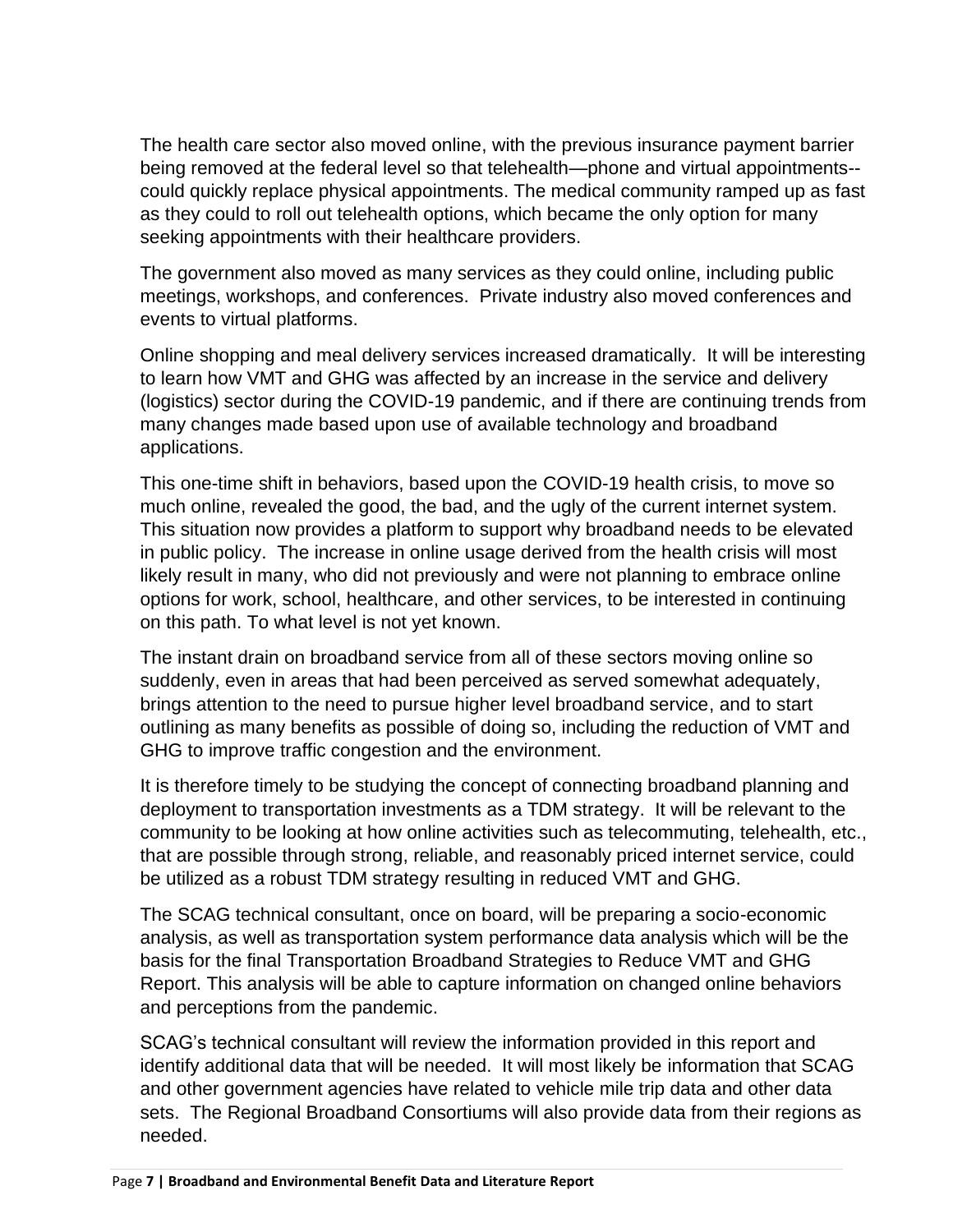Based upon consultation with SCAG's technical consultant, Regional Consortiums will pursue community engagement, stakeholder convenings, and focus group surveys that will also provide data about how the community perceives their internet service related to telecommuting, telehealth, distance learning, etc. and how they feel about the role their internet usage and behavior can play as a TDM strategy to reduce VMT and GHG to improve the environment.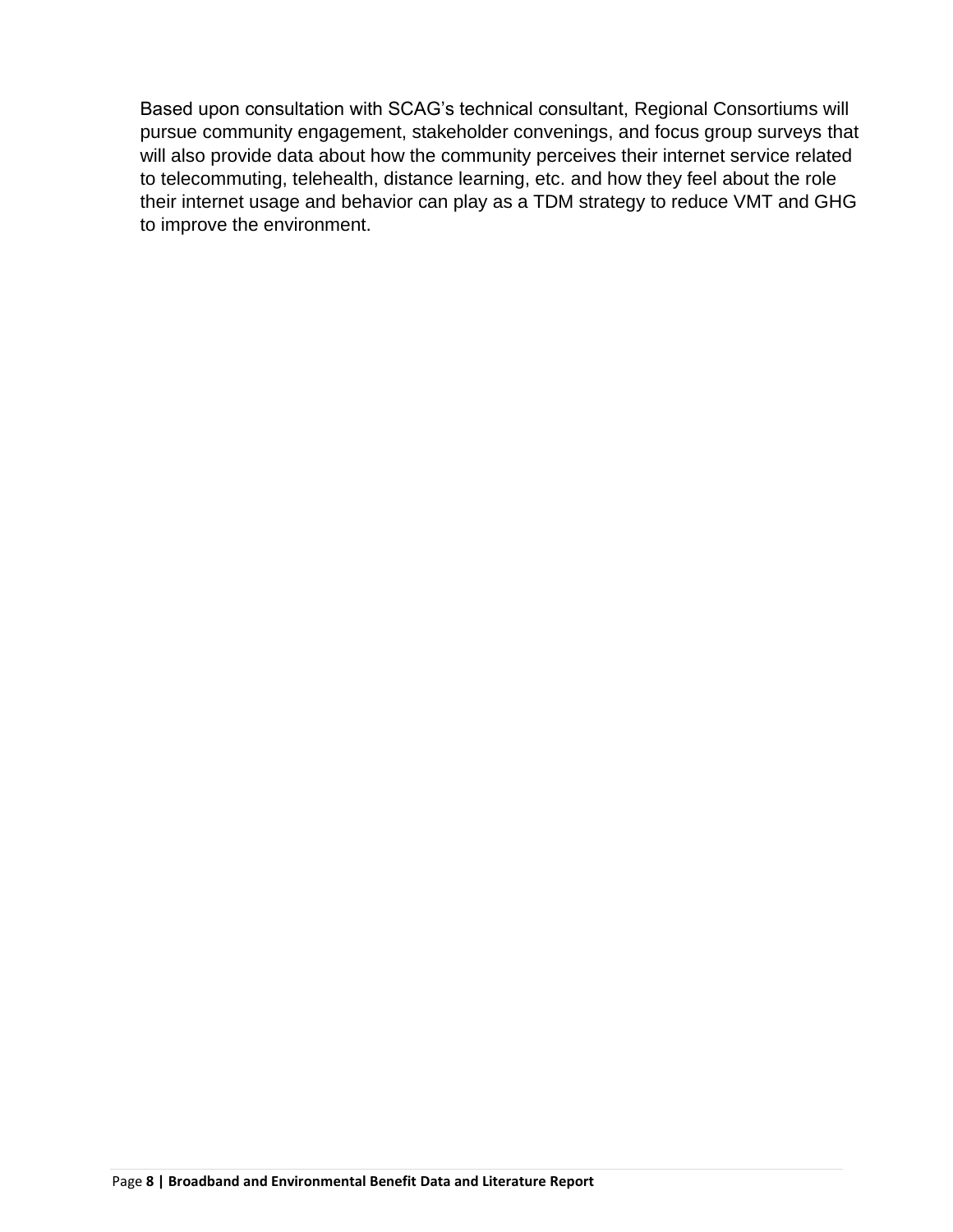# <span id="page-8-0"></span>**Section 1 – Foundational Reference Documents for Caltrans Broadband Grant**

#### **1. Title: Broadband as a Green Strategy Policy Brief**

Source: California Emerging Technology Fund (CETF)

Reference: <https://www.cetfund.org/report/2012-broadband-as-a-green-strategy-policy-brief/>

Date: 2012

*Attachment: "A1"*

**Abstract:** Broadband (high-speed Internet access) is an essential 21<sup>st</sup> Century Infrastructure and a necessity for California's future global competitiveness, prosperity, and high quality of life. The use of diverse broadband-driven applications also has the potential to reduce greenhouse gas (GHG) emissions and energy consumption, helping meet local, state, and federal air quality standards.

#### **2. Title: Broadband as a Green Strategy Report: Understanding How the Internet Can Shrink Our Carbon Footprint**

Source: CETF

Reference: <https://www.cetfund.org/report/green-benefits/>

[https://www.cetfund.org/report/broadband-as-a-green-strategy-understanding](https://www.cetfund.org/report/broadband-as-a-green-strategy-understanding-how-the-internet-can-shrink-our-carbon-footprint/)[how-the-internet-can-shrink-our-carbon-footprint/](https://www.cetfund.org/report/broadband-as-a-green-strategy-understanding-how-the-internet-can-shrink-our-carbon-footprint/)

Date: 2014

*Attachment: "A2"*

**Abstract:** Broadband is part of the Information and Communication Technology (ICT) sector, which is a large consumer of energy and emitter of greenhouse gases (GHG). By 2020, the sector is projected to be responsible for 2.3 percent of total global emissions.

The proliferation of smart devices and cloud computing infrastructure, combined with the Internet becoming a foundation for the global economy, assures that power consumption and emissions of the ICT sector will continue to grow.

ICT is changing dramatically the way people work, learn, play, shop, connect, and mobilize.

Affordable, accessible broadband is critical for California to meet its GHG emissions goals to help reduce impacts on the environment and improve the quality of life for all.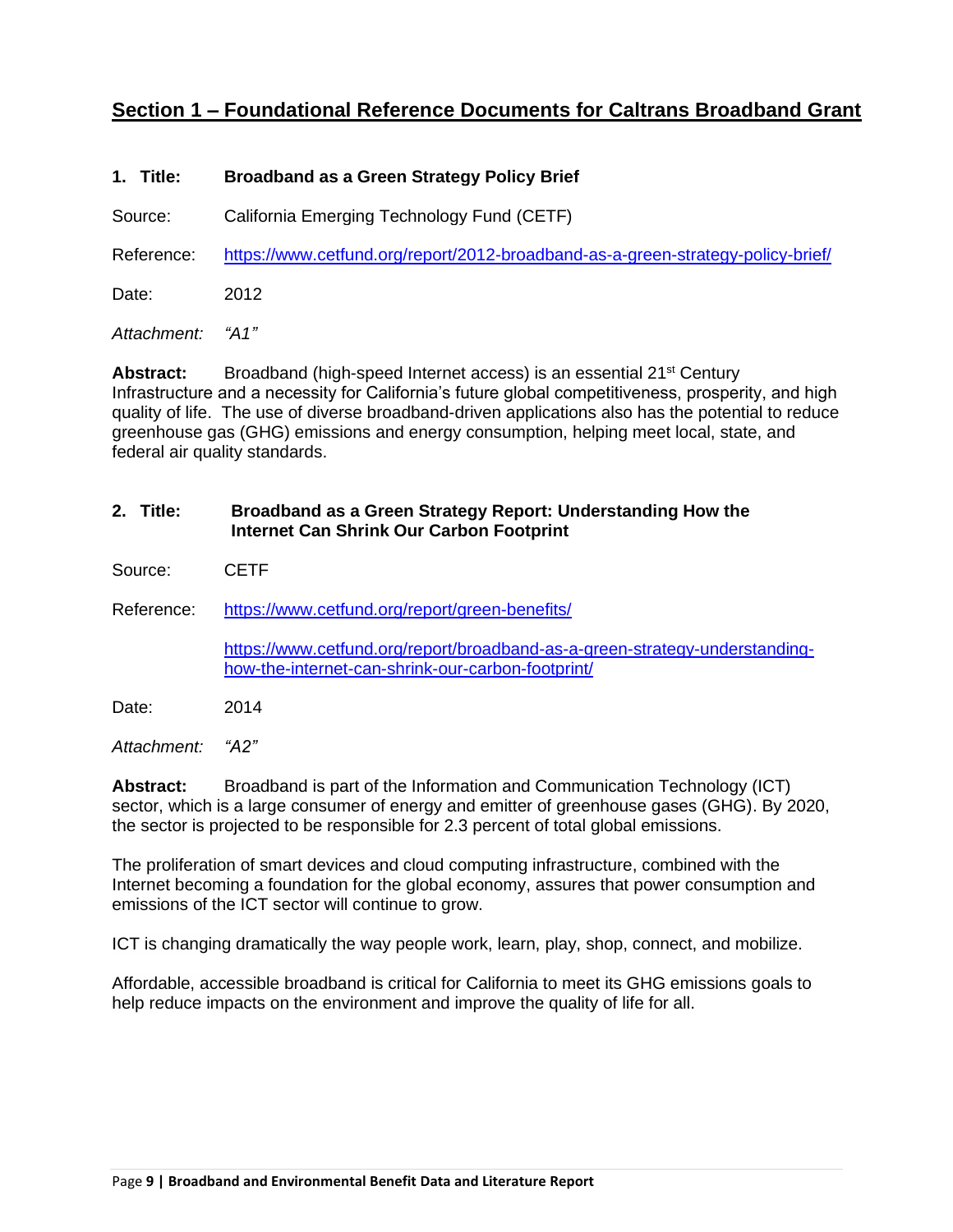#### **3. Title: California General Plan Guidelines**

Source: Governor's Office of Planning and Research (OPR)

Reference: <https://opr.ca.gov/planning/general-plan/>

Date: 2017 and 2020

*Attachment: "A3"*

**Abstract:** Broadband and "Dig Once" policies are included in the 2017 Circulation Element and Healthy Communities Section Guidelines (Pages 81, 82 and 211 and the 2020 updated Environmental Justice Element (Page 22) to consider broadband for public facilities.

#### **4. Title: 2018 Comprehensive Multimodal Corridor Plan**

Source: California Transportation Commission (CTC)

Reference: [https://catc.ca.gov/programs/sb1/solutions-for-congested-corridors](https://catc.ca.gov/programs/sb1/solutions-for-congested-corridors-program/comprehensive-multimodal-corridor-plan-guidelines)[program/comprehensive-multimodal-corridor-plan-guidelines](https://catc.ca.gov/programs/sb1/solutions-for-congested-corridors-program/comprehensive-multimodal-corridor-plan-guidelines)

Date: December 2018

#### *Attachment: "A4"*

**Abstract:** California's Solutions for Congested Corridors Program was adopted in 2017 to fund projects that make specific performance improvements that are part of a comprehensive corridor plan designed to reduce congestion in highly traveled corridors by providing more transportation choices while preserving the character of the local community and creating opportunities for neighborhood enhancement projects.

The 2018 Comprehensive Multimodal Corridor Plan provides a unique opportunity for Caltrans and its partners to undertake collaborative planning to address strategic development of technology and other infrastructure needs.

The collaborative identification of strategic corridors to accommodate existing and future broadband internet needs and to further implementation of "Dig Once" policies facilitates the use of technology and broadband to reduce vehicle miles traveled, improve mobility, and reduce congestion.

Technologies such as real-time, web, and mobile enabled trip planning, and ride sourcing services are changing how people travel. The advent of connected autonomous, and electric vehicles will also transform the movement of people and freight. The corridor planning process offers an opportunity to leverage existing Information Technology Systems (ITS) and identify future technology needs.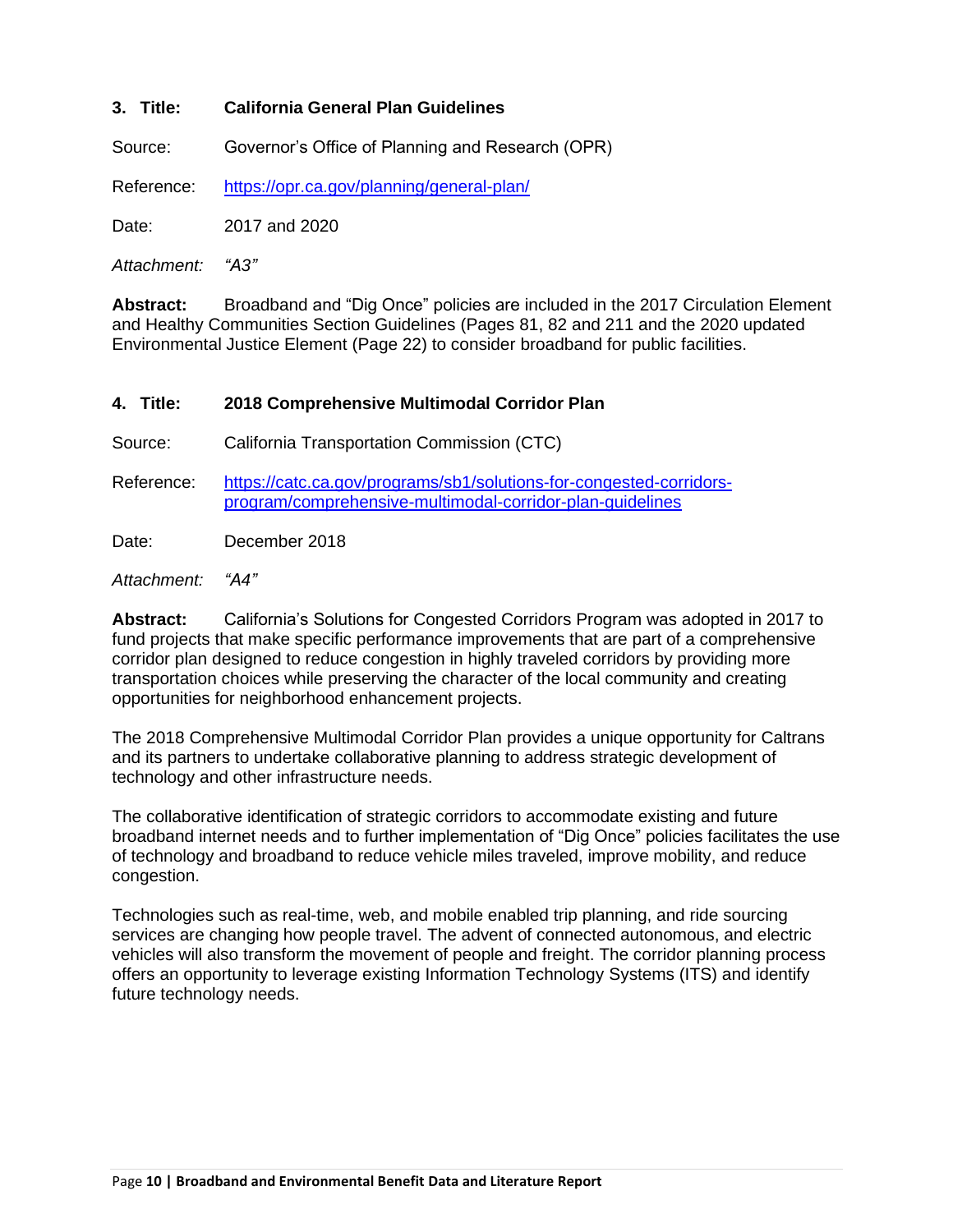#### **5. Title: Caltrans Corridor Planning Process Guide**

Source: Caltrans

Reference: [https://dot.ca.gov/programs/transportation-planning/multi-modal-system](https://dot.ca.gov/programs/transportation-planning/multi-modal-system-planning/system-planning/corridor-planning-process-guide)[planning/system-planning/corridor-planning-process-guide](https://dot.ca.gov/programs/transportation-planning/multi-modal-system-planning/system-planning/corridor-planning-process-guide)

Date: February 2020

*Attachment: "A5"*

**Abstract:** Existing and expected land use and demographics should be summarized at the corridor level. This includes a brief description of the Place Types within the corridor area, as well as a general description of local and regional land use, demographic characteristics, broadband, environmental, and development plans.

A range of Place Types appropriate for description in Corridor Plans are listed within Caltrans Smart Mobility Framework.

#### **6. Title: Caltrans Incorporating Wired Broadband Facility on State Highway Right-of-Way User Guide**

- Source: Caltrans
- Reference: <https://dot.ca.gov/programs/design/wired-broadband>

Date: 2018

*Attachment: "A6"*

**Abstract:** California [Assembly Bill 1549](https://leginfo.legislature.ca.gov/faces/billNavClient.xhtml?bill_id=201520160AB1549) (Wood, Chapter 505, Statutes of 2016) requires that Caltrans, during the planning phase of specified Caltrans-led highway construction projects, notify broadband deployment companies and organizations on its Internet Web site of transportation projects that involve construction methods suitable for the installation of broadband. Upon notification from Caltrans, companies or organizations working on broadband deployment may collaborate with Caltrans to install a broadband conduit as part of a project.

The bill also required Caltrans, in consultation with Broadband Stakeholders, to develop guidelines to facilitate the installation of broadband conduit on State highway right-of-way on or before January 1, 2018.

The Caltrans Wired Broadband Facility on State Highway Right-of-Way User Guide provides methodology for Internet Service Providers (ISPs) to access Caltrans facilities for broadband deployment.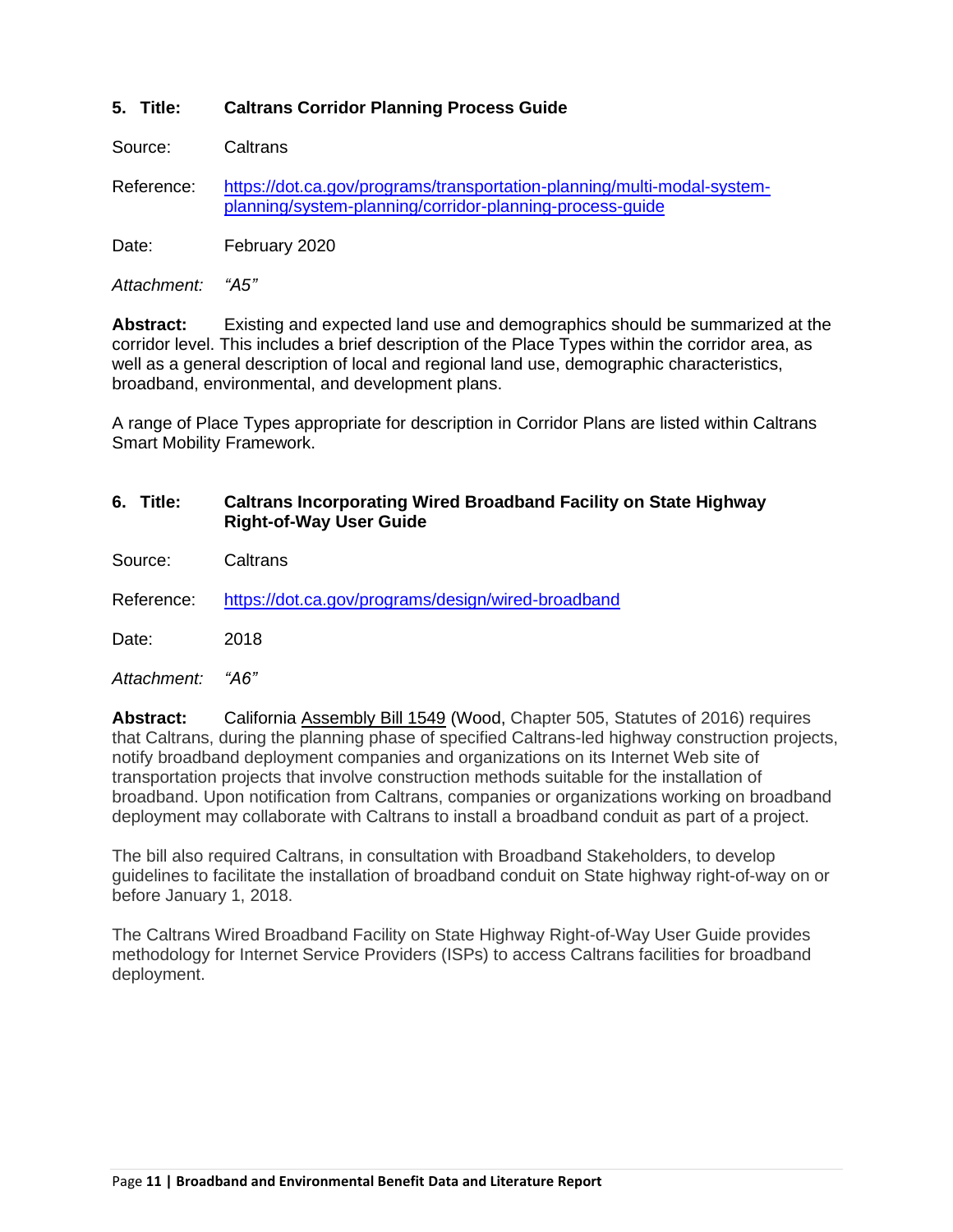#### **7. Title: Caltrans Smart Mobility Framework**

Source: Caltrans

Reference: [https://dot.ca.gov/programs/transportation-planning/office-of-smart-mobility](https://dot.ca.gov/programs/transportation-planning/office-of-smart-mobility-climate-change/smart-mobility-active-transportation/smart-mobility-framework)[climate-change/smart-mobility-active-transportation/smart-mobility-framework](https://dot.ca.gov/programs/transportation-planning/office-of-smart-mobility-climate-change/smart-mobility-active-transportation/smart-mobility-framework)

Date: 2010

*Attachment: "A7"*

**Abstract:** Caltrans Smart Mobility Framework (SMF) is a planning guide that furthers integration of smart growth concepts into transportation planning in California. SMF responds to the transportation needs of the State's people and businesses, addresses climate change, advances social equity and environmental Justice, supports economic and community development, and reduces per capita vehicle miles traveled.

SMF helps achieve California's mandate to find solutions to climate change and the need to reduce greenhouse gas (GHG) emissions and per capita vehicle miles traveled (VMT).

Reduced per capita auto use will lower emissions of GHG gas and conventional pollutants, reduce petroleum consumption and associated household transportation costs, and minimize negative impacts on air quality, water quality, and noise environments.

Achieving the State's goals for reduction of GHG and VMT requires a positive and integrated approach to our transportation future.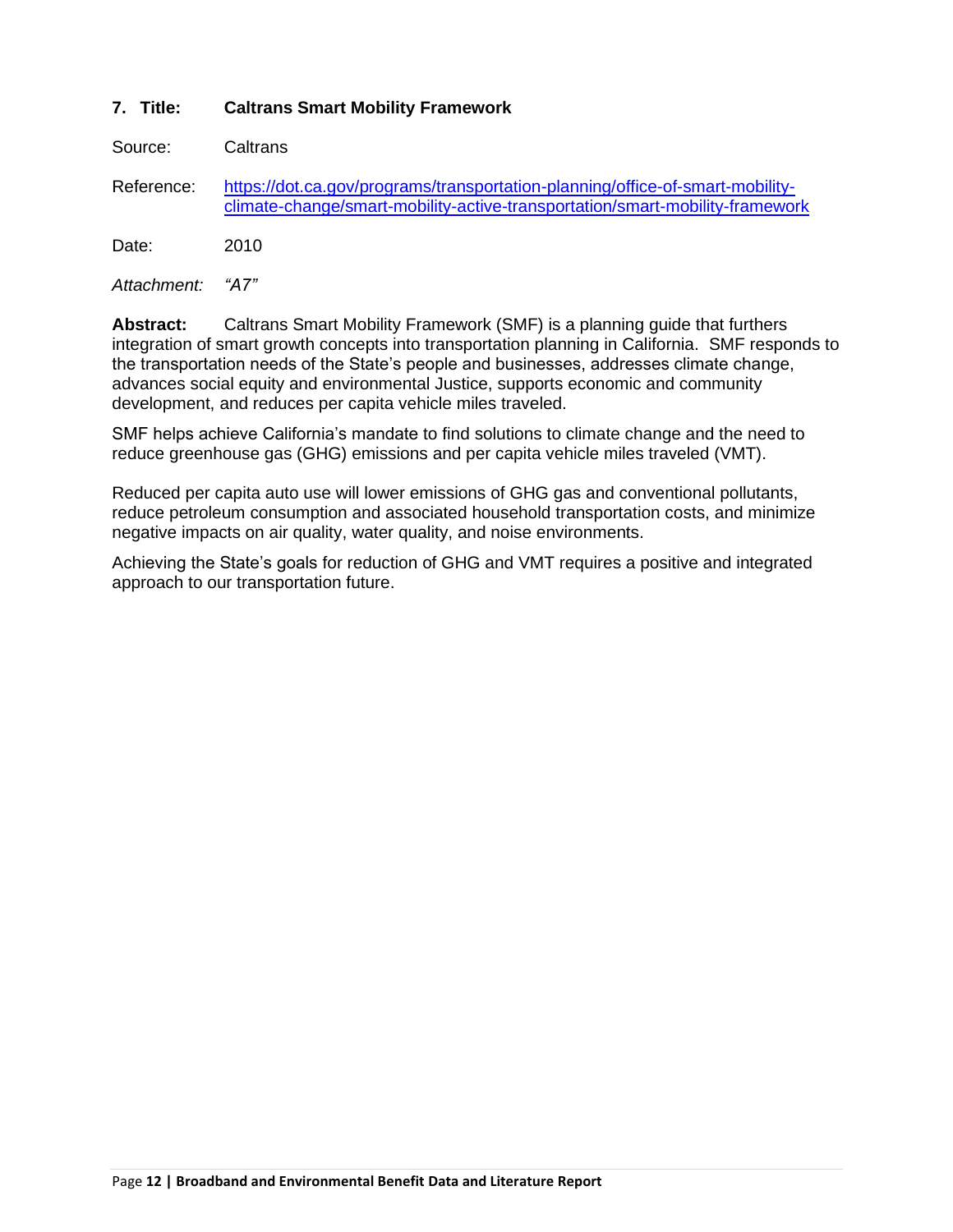# <span id="page-12-0"></span>**Section 2 - California Specific Reports and Data (VMT, GHG, and Broadband)**

#### **1. Title: Draft California Broadband Action Plan**

Source: California Broadband Council (CBC)

Reference: <https://broadbandcouncil.ca.gov/action-plan/>

Date: 2020

*Attachment: "A8"*

**Abstract:** California [Executive](https://gcc01.safelinks.protection.outlook.com/?url=https%3A%2F%2Fwww.gov.ca.gov%2Fwp-content%2Fuploads%2F2020%2F08%2F8.14.20-EO-N-73-20.pdf&data=02%7C01%7CJules.Stein%40state.ca.gov%7C9ff23d4a80d84382fb2b08d85e44d2f1%7C52b26be47f5d4e1cbaed8cf75b7570d5%7C0%7C0%7C637362997916594452&sdata=RHfDcRSjoiJQK85UZPD8eSQR33XCC9j7ITO9aGIRpf8%3D&reserved=0) Order N-73-20 requires the development of a California State Broadband Action Plan. Outreach has been underway for a few months. The California Broadband Council will discuss the Draft Broadband Action Plan at its November and December meetings.

**2. Title: SCAG Connect SoCal Plan**

Source: SCAG

Reference: <https://www.connectsocal.org/Pages/Connect-SoCal-Final-Plan.aspx>

Date: September 2020

*Attachment "A9"*

**Abstract:** Connect SoCal is a long-range visioning plan that builds upon and expands land use and transportation strategies established over several planning cycles to increase mobility options and achieve a more sustainable growth pattern. It charts a path toward a more mobile, sustainable, and prosperous region by making connections between transportation networks, between planning strategies and between the people whose collaboration can improve the quality of life for Southern Californians.

**3. Title: COVID-19 Transportation Impact in the SCAG Region Power Point and Report**

Source: SCAG

Reference: <https://www.connectsocal.org/Pages/Connect-SoCal-Final-Plan.aspx>

Date: September 2020

*Attachment "A10"*

**Abstract:** Vehicle miles traveled (VMT) on the region's arterial and highway network declined by nearly 80 percent in early April (using January 2020 as benchmark). VMT on the freeway network alone dropped by nearly 50 percent in early April over prior year. VMT began increasing again by mid-April. Total VMT is now nearing pre-pandemic levels.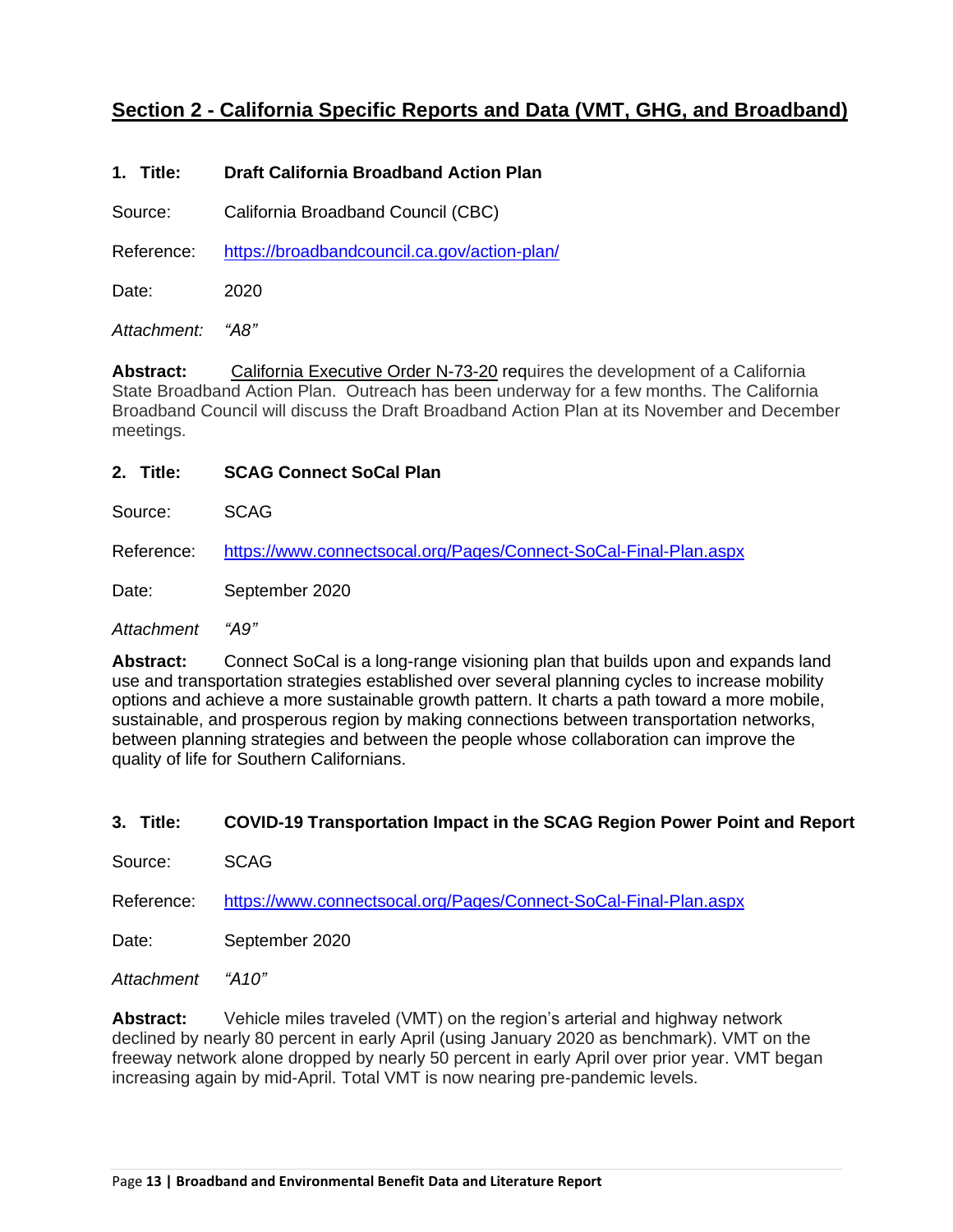#### **4. Title: Caltrans Greenhouse Gas Emissions and Mitigation Report**

Source: Caltrans

Reference: [https://dot.ca.gov/-/media/dot-media/programs/transportation](https://dot.ca.gov/-/media/dot-media/programs/transportation-planning/documents/office-of-smart-mobility-and-climate-change/ghg-emissions-and-mitigation-report-final-august-2-2020-revision9-9-2020-a11y.pdf)[planning/documents/office-of-smart-mobility-and-climate-change/ghg-emissions](https://dot.ca.gov/-/media/dot-media/programs/transportation-planning/documents/office-of-smart-mobility-and-climate-change/ghg-emissions-and-mitigation-report-final-august-2-2020-revision9-9-2020-a11y.pdf)[and-mitigation-report-final-august-2-2020-revision9-9-2020-a11y.pdf](https://dot.ca.gov/-/media/dot-media/programs/transportation-planning/documents/office-of-smart-mobility-and-climate-change/ghg-emissions-and-mitigation-report-final-august-2-2020-revision9-9-2020-a11y.pdf)

Date: August 2020

*Attachment "A11"*

**Abstract:** Historically, Caltrans focused its investments towards expanding the highway system to meet the demands of a growing population and economy and increased vehicle ownership and use. Today, expansion of the highway system has slowed, and the focus has shifted to managing the system effectively. This paradigm calls for evaluating new highway projects in terms of their ability to move people rather than vehicles, and to support a multimodal system that offers travel choices and better reliability.

The shift in focus away from maximizing vehicle throughput is also reflected in the passage of SB 743, which calls for replacing vehicle delay and level of service as the mechanism for evaluating transportation impacts under the California Environmental Quality Act (CEQA). Because it plans, builds, and operates most of the state's highway system, Caltrans has some unique opportunities to influence on-road vehicle travel in the state.

These opportunities include the provision of multimodal transportation systems that provide viable alternatives to vehicle travel, roadway pricing and other approaches to manage demand, and avoiding new highway capacity additions that result in substantial induced vehicle travel, leading to higher VMT and GHG emissions. The phenomenon of induced vehicle travel is widely accepted and well documented, and it can often lead to an increase in VMT and GHG emissions when highway capacity is expanded, including through the addition of HOV and express lanes.

#### **5. Title: Technical Advisory on Evaluating Transportation Impacts in CEQA**

Source: California Governor's Office Planning and Research (OPR)

Reference: https://opr.ca.gov/docs/20190122-743 Technical Advisory.pdf

Date: December 2018

*Attachment: "A12"*

**Abstract:** This technical advisory serves professional planners, land use officials, and CEQA practitioners. OPR issues technical assistance on issues that broadly affect the practice of land use planning and the California Environmental Quality Act (CEQA). The purpose of this document is to provide advice and recommendations, which agencies and other entities may use at their discretion. This document does not alter lead agency discretion in preparing environmental documents subject to CEQA.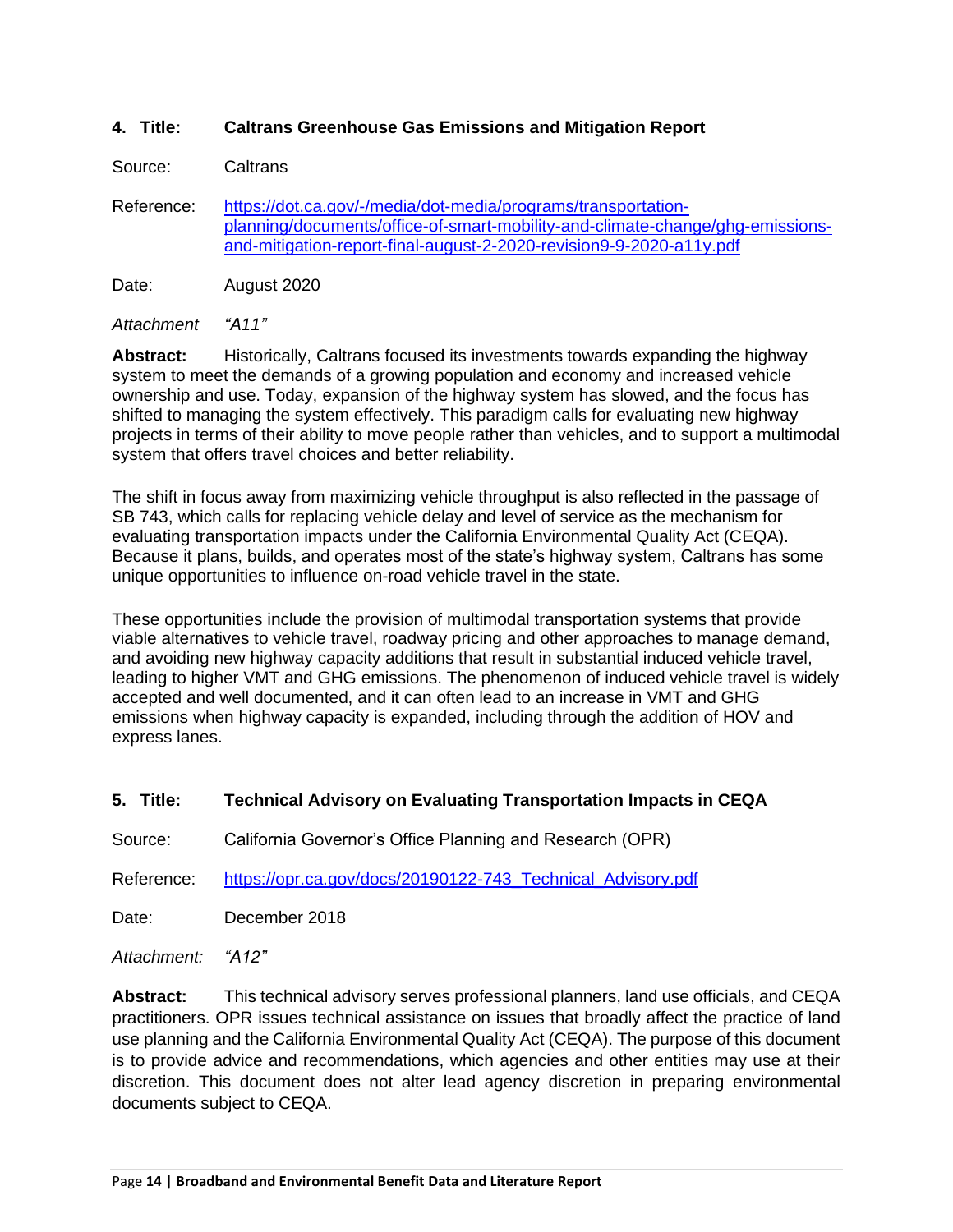#### **6. Title: Future of Mobility White Paper – CA Transportation Plan 2050**

Source: Caltrans

Reference: [https://ctp2050.com/wp](https://ctp2050.com/wp-content/uploads/2020/10/CTP2050_Future_of_Mobility_White_Paper.pdf)[content/uploads/2020/10/CTP2050\\_Future\\_of\\_Mobility\\_White\\_Paper.pdf](https://ctp2050.com/wp-content/uploads/2020/10/CTP2050_Future_of_Mobility_White_Paper.pdf)

<https://tsrc.berkeley.edu/future-mobility-white-paper>

Date: **January 2018** 

*Attachment "A13"*

Abstract: Transportation is undergoing a transformative revolution. Trending technologies and competitive markets re accelerating innovation in the field at faster rates than previously predicted. As such, California is required to renew its long-range comprehensive transportations plan. Key broadband related points:

- Increasingly, as transportation networks rely on wireless services and technologies, equitable mobility will depend on access to broadband Internet, smartphones, and bank accounts.
- **Information and Communications Technology (ICT), including current U.S. technology** penetration levels and ICT's role in enabling shared mobility and automated vehicles.
- **•** The use of Global Positioning System (GPS) applications, especially on mobile devices with access to mobile Internet services, has revolutionized real-time and on-demand transportation services. And the number of Internet-connected vehicles is expected to grow rapidly.
- **7. Title: Cutting Greenhouse Emission Is Only the Beginning: A Literature Review of the Co-Benefits of Reducing Vehicle Miles Traveled.**
- Source: National Center for Sustainable Transportation/UC Davis

Reference: <https://escholarship.org/content/qt4h5494vr/qt4h5494vr.pdf>

Date: March 2017

Attachment: "A14"

**Abstract:** Traditional evaluation of the transportation system focuses on automobile traffic flow and congestion reduction. However, this paradigm is shifting. In an effort to combat global warming and reduce greenhouse gas (GHG) emissions, a number of cities, regions, and states across the United States have begun to deemphasize vehicle delay metrics such as automobile Level of Service (LOS). In their place, policymakers are considering alternative transportation impact metrics that more closely approximate the true environmental impacts of driving. One metric increasingly coming into use is the total amount of driving or VMT.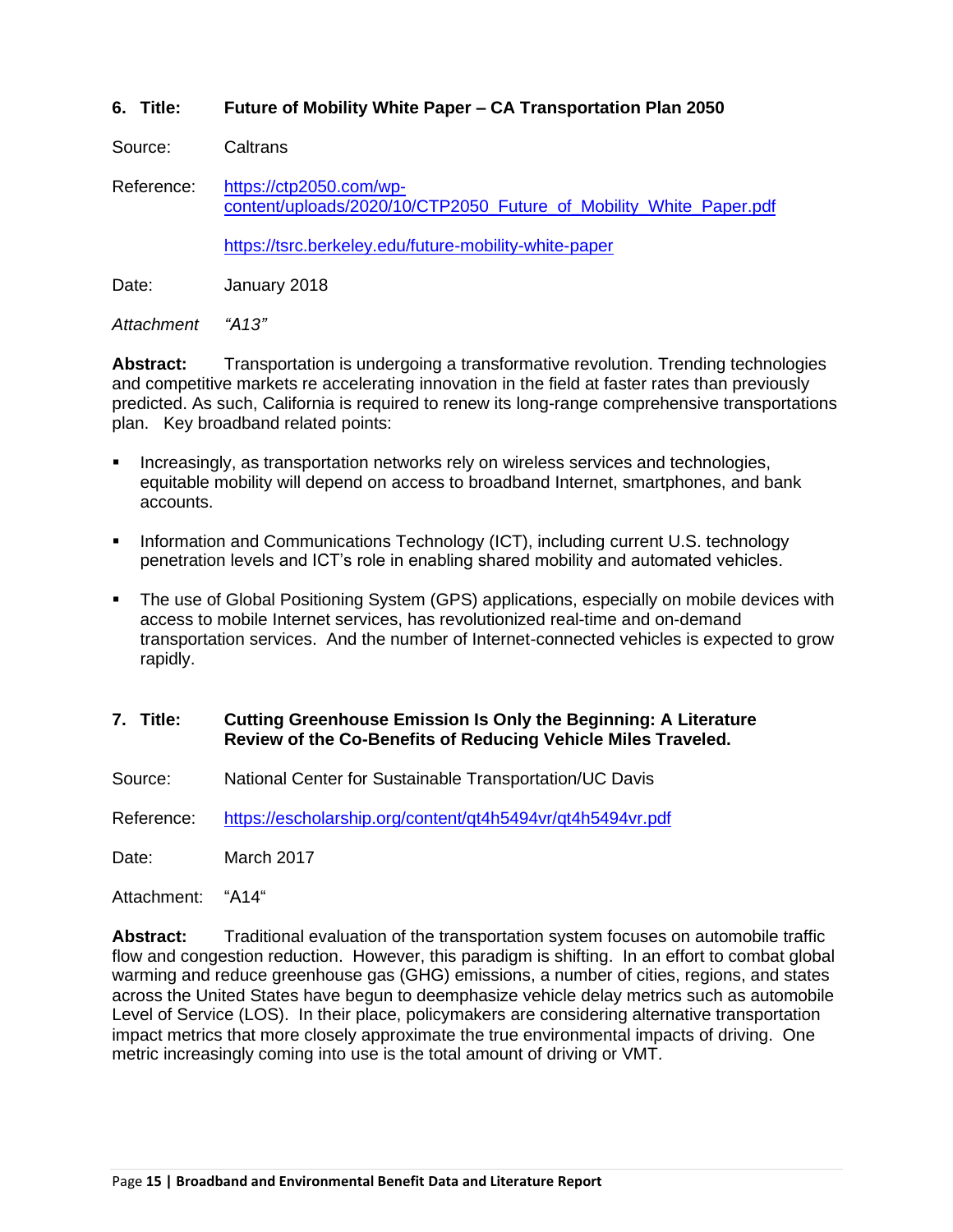#### **8. Title: A Framework for Projecting the Potential Statewide Vehicle Miles Traveled (VMT) Reduction from State-Level Strategies in California**

Source: National Center for Sustainable Transportation/UC Davis

Reference: <https://escholarship.org/uc/item/2z48105j>

Date: March 2017

Attachment: "A15"

**Abstract:** This white paper examines the evidence available and assumptions needed for projecting statewide Vehicle Miles Traveled (VMT) reductions for each category of strategies. The goal is to provide a framework for projecting the magnitude of reductions that the state might expect for the different strategies. This framework helps to illuminate the sequence of events that would produce VMT reductions and highlights important gaps in knowledge that increases the uncertainty of the projections. The evidence justifies state action on these strategies: the available evidence shows that the strategies considered in this paper are likely to reduce VMT if promoted by state policy.

#### **9. Title: Driving Change – Reducing Vehicle Miles Traveled in California**

Source: Public Policy Institute of California (PPIC)

Reference: [https://www.ppic.org/publication/driving-change-reducing-vehicle-miles-traveled](https://www.ppic.org/publication/driving-change-reducing-vehicle-miles-traveled-in-california/)[in-california/](https://www.ppic.org/publication/driving-change-reducing-vehicle-miles-traveled-in-california/)

Date: February 17, 2011

*Attachment: "A16"*

**Abstract:** Senate Bill (SB) 375, adopted in 2008, calls on regional transportation planning agencies and local governments to develop strategies for reducing GHG from passenger vehicles by reducing per capita VMT. Specific strategies, traditionally used to reduce traffic congestion and improve air quality, are to be employed to help reduce emissions.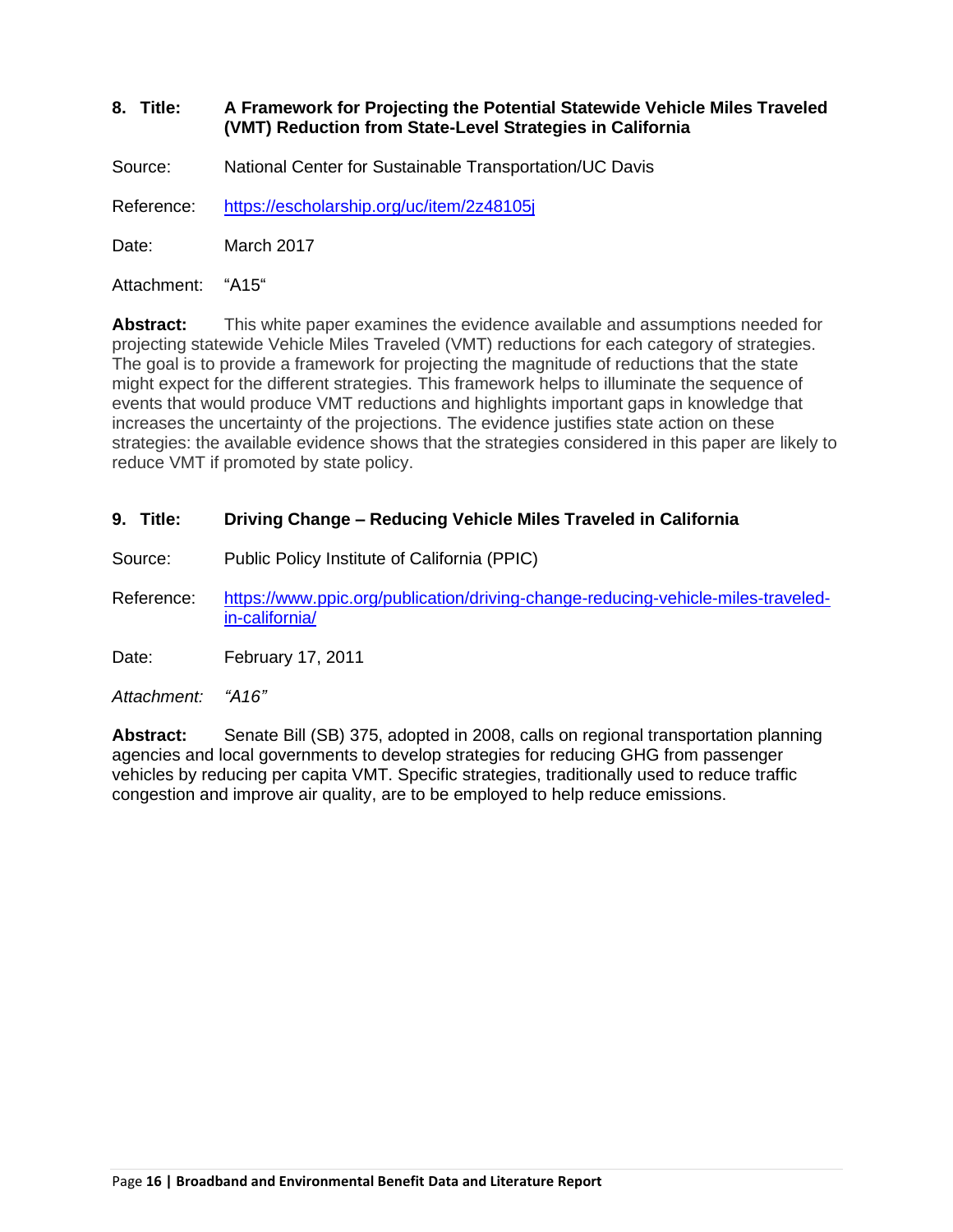# <span id="page-16-0"></span>**Section 3 - National Data, Articles, Research**

### **1. Title: Broadband Models for Unserved and Underserved Communities**

Source: US Ignite

Reference: [https://www.us-ignite.org/wp-content/uploads/2020/07/USIgnite\\_Altman-](https://www.us-ignite.org/wp-content/uploads/2020/07/USIgnite_Altman-Solon_Whitepaper-on-Broadband-Models_FINAL_7-9-2020.pdf)[Solon\\_Whitepaper-on-Broadband-Models\\_FINAL\\_7-9-2020.pdf](https://www.us-ignite.org/wp-content/uploads/2020/07/USIgnite_Altman-Solon_Whitepaper-on-Broadband-Models_FINAL_7-9-2020.pdf)

Date: July 9, 2020

*Attachment: "A17"*

**Abstract:** A white paper from [US Ignite](https://www.us-ignite.org/) and [Altman Solon,](https://www.altmansolon.com/) explores the various models that cities can employ to connect their residents and businesses.

The paper covers five approaches that communities can take to improve Internet access, from full private broadband to full municipal broadband with varying types of public-private partnerships in between. Of all the well-connected American cities (where 50% of residents have access to 250 Megabits per second broadband speeds), the paper finds that 8% are served a form of municipal network.

To help local government officials figure out which model is right for their community, US Ignite and Altman Solon include a number of helpful charts, decision trees, and other considerations.

#### **2. Title: Innovate Ohio DOT Digital Infrastructure and Access Strategy**

Source: Ohio Department of Transportation (Ohio DOT)

Reference: <http://www.dot.state.oh.us/Divisions/ContractAdmin/Contracts/PurchDocs/601-20a.pdf>

Date: September 25, 2019

*Attachment: "A18"*

**Abstract:** Innovate Ohio, in partnership with the Ohio Department of Transportation, issued a 16-page broadband access report on September 24 – a report commissioned at the behest of Ohio Governor Mike DeWine (R) in June – to provide a strategic plan for "improving and expanding broadband" across the state. The key finding of that report is that the rights-of-way along state-owned interstate highways "hold considerable value" that can be "leveraged in order to expand broadband."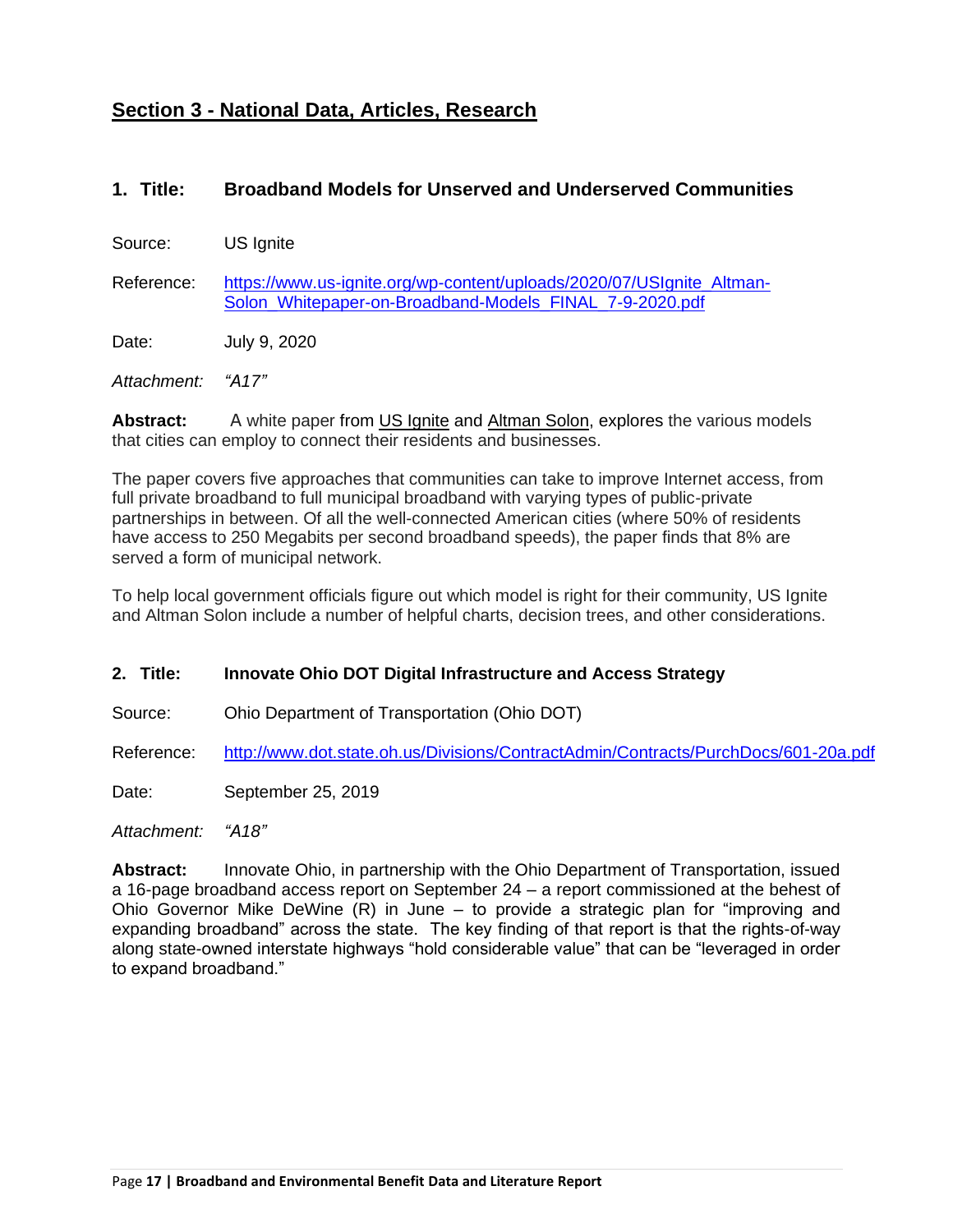#### **3. Title: Understanding Travel Behavior**

Source: Federal Highway Administration (FHWA)

Reference: [https://www.fhwa.dot.gov/policy/otps/travel\\_behavior\\_research\\_scan.pdf0](https://www.fhwa.dot.gov/policy/otps/travel_behavior_research_scan.pdf0)

Date: March 2016

*Attachment: "A19"*

**Abstract:** Travel behavior is undergoing a period of significant change in the United States, and this change is beginning to reveal itself in long-standing measures of transportation. While the United States is still heavily dependent on the personal automobile for mobility, changes in technology, demographics, economics, and attitudes are transforming how mobility is attained. At the same time, advances in information technology are opening new ways for transportation activity to be measured more comprehensively. These transformative trends are reshaping how we think about transportation policy, operations, and planning.

This report presents a research scan of the state of knowledge in transportation to enhance understanding of travel behavior and various influencing factors on future travel. It provides an overview of the current state of travel behavior as measured today, as well as background on the current understanding from literature in travel behavior research. It also explores what is known about the socio-demographic portrait of Americans and how demographics influence travel behavior.

The report discusses emerging information technology and its impact on new mobility options. It also presents emerging methodologies and new forms of data that show significant potential to improve the resolution and comprehensiveness of travel behavior information. Finally, it identifies gaps in understanding that could be addressed in the future with appropriate applications of emerging data and technological resources.

#### **4. Title: Addressing Effects of Travel Reduction and Efficient Driving on Transportation Energy Use and Emissions.**

Source: U.S. Dept of Energy

Reference: <https://www.nrel.gov/docs/fy13osti/55635.pdf>

Date: March 2013

*Attachment: "A20"*

**Abstract:** Numerous transportation strategies are directed at reducing energy use and greenhouse gas (GHG) emission by changing the behavior of individual drivers or travelers. These behavioral changes may have the effect of reducing travel, shifting travel to more efficient modes, or improving the efficiency of existing travel. This report reviews and summarizes the literature on relationships between these strategies and transportation-related energy use and GHG emissions. This report summarizes historical findings documented in existing literature, as well as recent efforts that had not previously been reported, and highlights and interprets that literature for information most relevant to an energy perspective.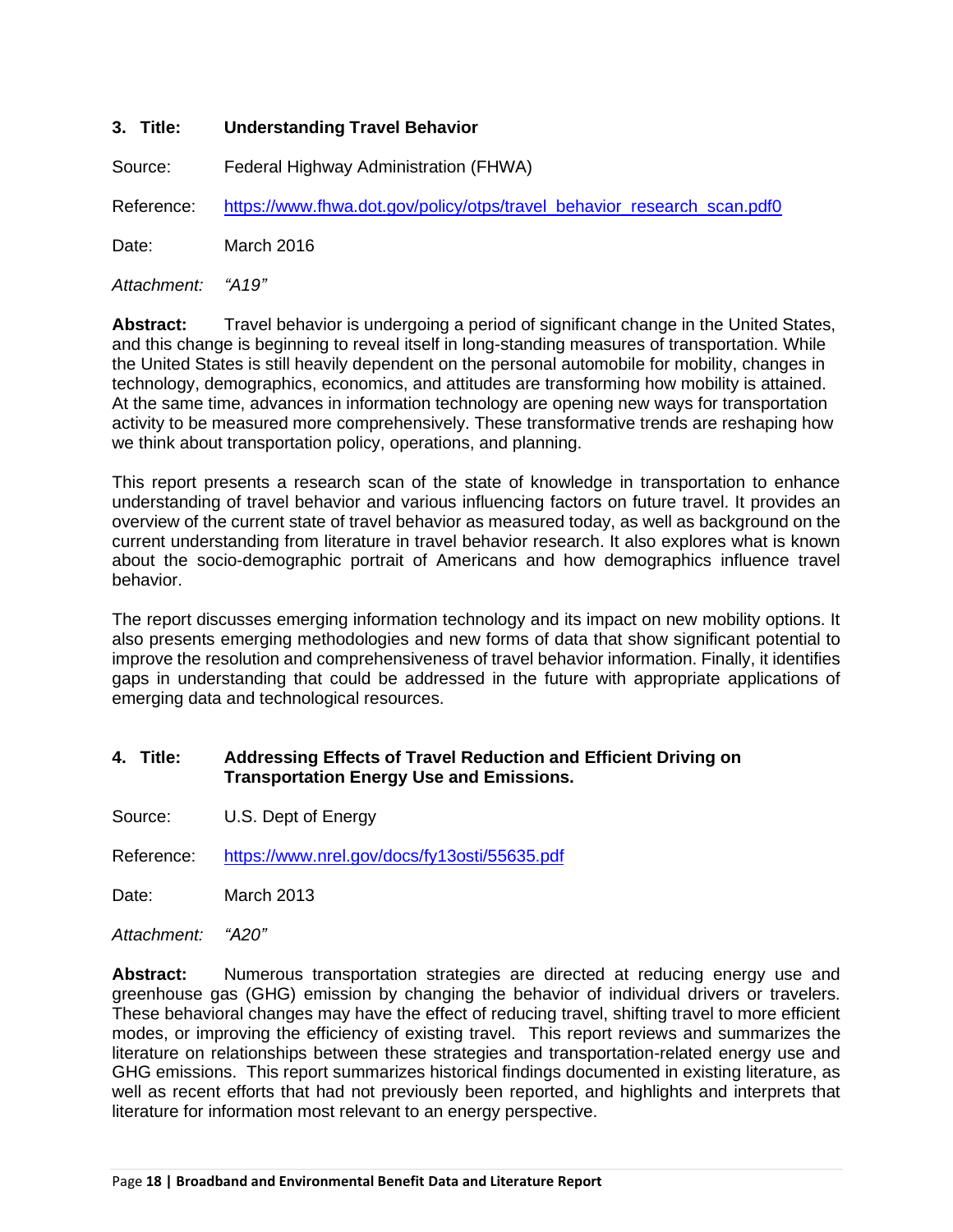### **5. Title: Broadband Services: Economic and Environmental Benefits**

Source: The American Consumer Institute

Reference: [https://www.theamericanconsumer.org/2007/10/broadband-services-economic](https://www.theamericanconsumer.org/2007/10/broadband-services-economic-and-environmental-benefits/)[and-environmental-benefits/](https://www.theamericanconsumer.org/2007/10/broadband-services-economic-and-environmental-benefits/)

Date: **October 31, 2007** 

*Attachment: "A21"*

**Abstract:** The purpose of this paper is to investigate the use of advanced technologies, including broadband services and telecommunications technologies, and their specific effects on energy use and the environment. This study adds to the discussion of how to reduce greenhouse gas emissions by documenting the reductions that can be realized by the widespread delivery of broadband services in the U.S. Current carbon dioxide emissions in the U.S. hover around 7.9 billion tons and are growing.[2] This study finds that wide adoption and use of broadband applications can achieve a net reduction of 1 billion tons of greenhouse gas over 10 years, which, if converted into energy saved, would constitute 11% of annual U.S. oil imports.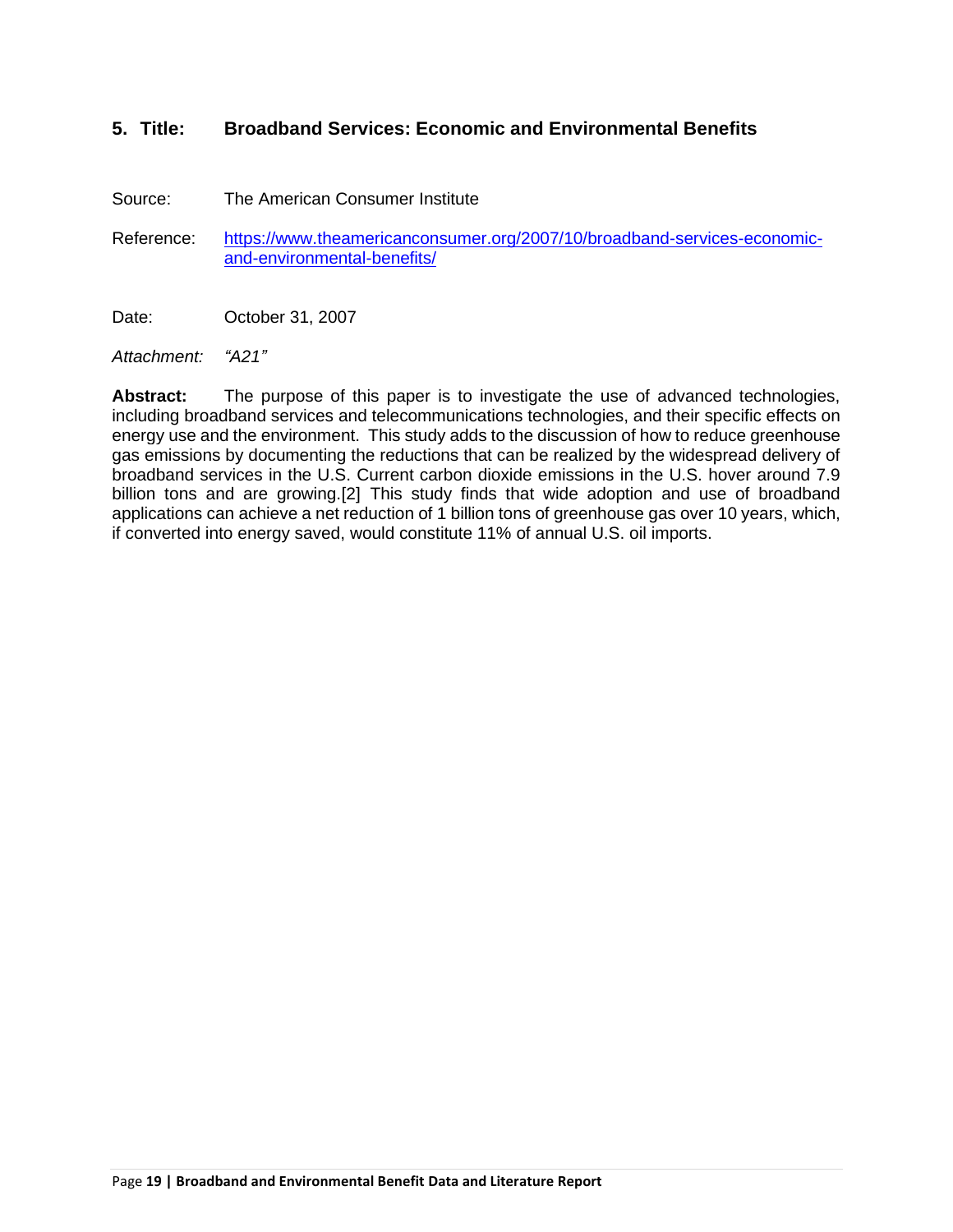# <span id="page-19-0"></span>**Section 4 – Industry Centric Information**

### <span id="page-19-1"></span>**Telecommuting**

#### **1. Title: (Re)Awakening to the benefits and climate impacts of telework during COVID-19**

Source: UC San Diego, A Capstone Project

Reference:

[https://escholarship.org/content/qt7nf8k2q6/qt7nf8k2q6\\_noSplash\\_30708910e19](https://escholarship.org/content/qt7nf8k2q6/qt7nf8k2q6_noSplash_30708910e19831fd3d84c41a96ad5050.pdf) [831fd3d84c41a96ad5050.pdf](https://escholarship.org/content/qt7nf8k2q6/qt7nf8k2q6_noSplash_30708910e19831fd3d84c41a96ad5050.pdf)

Date: June 12, 2020

*Attachment "A22"*

**Abstract:** During the COVID-19 pandemic, millions of employees have shifted to working from home, either full-time or part-time. Prolonged quarantine measures put in place in response to the current global health crisis have forced businesses, both essential and nonessential, to adapt to their workforces stuck at home and no longer able to come into the office.

In order to keep their workforce employed, engaged and productive in a prolonged quarantine environment, employers have adapted by enabling large portions of their previous in-office workforce to work remotely from home. The history of working from home, also commonly referred to as telework or telecommuting, is one of mixed success and mixed support; however, when left with few alternatives, businesses are embracing the potentials of a remote workforce.

The increase in employees working from home has directly impacted short-term environmental air quality and reduced greenhouse gas (GHG) contributions due to a reduction in employee transportation requirements. In short, people are driving less, and the environment is benefiting.

Additional potential benefits from the increase in employees working outside the office include reductions in office electricity consumption, water consumption, and waste generation, as well as cost savings due to potential reductions in total office footprint requirements.

This capstone explores the overall environmental impacts, long-term climate implications, return on investment and success strategies for an increasingly remote workforce.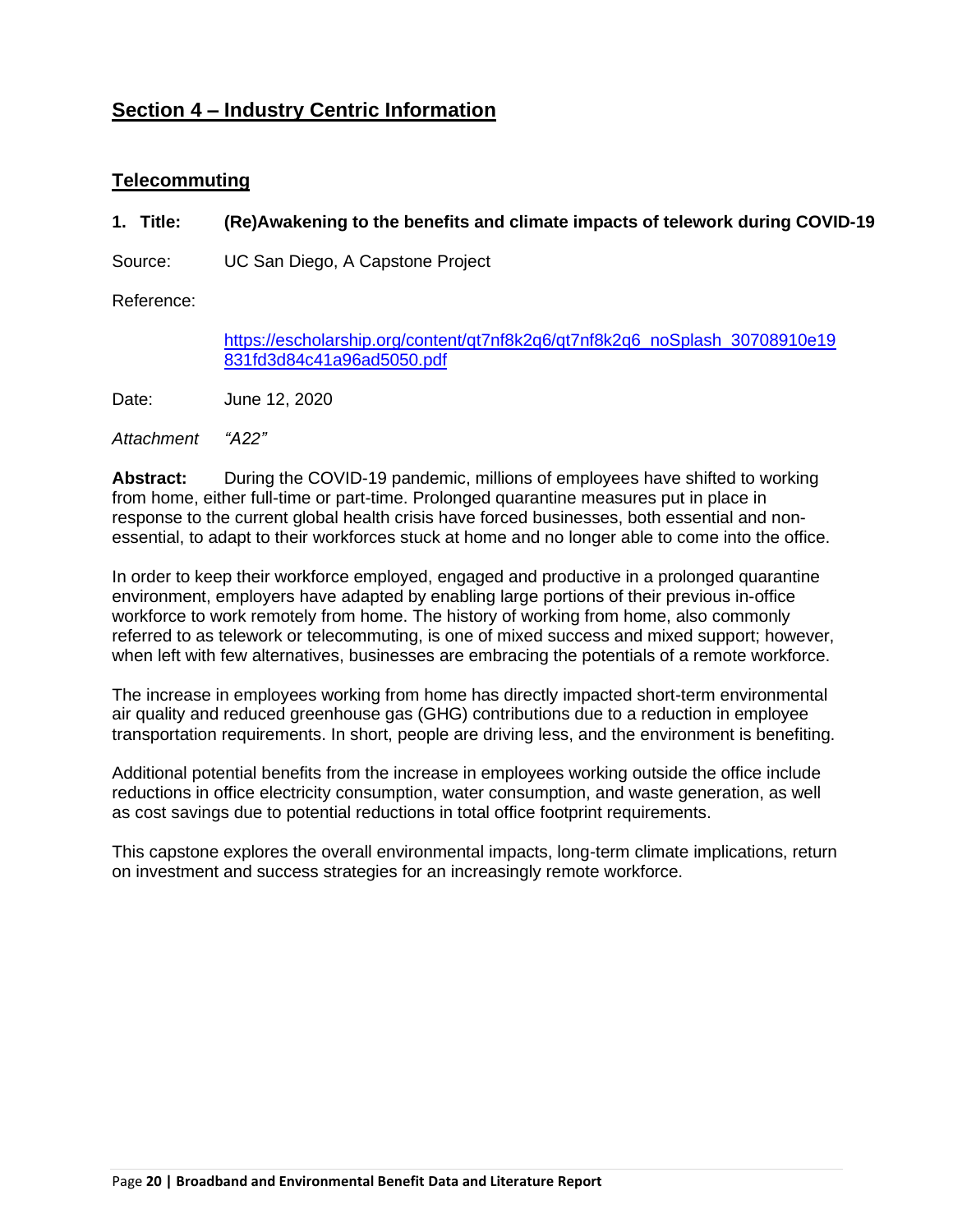**2. Title: The COVID-19 Pandemic and the Changing Nature of Work Lose Your Job, Show Up to Work, or Telecommute?**

Source: RAND

Reference: [https://www.rand.org/pubs/research\\_reports/RRA308-4.html](https://www.rand.org/pubs/research_reports/RRA308-4.html)

Date: June 2020

*Attachment: "A23"*

**Abstract:** Stay-at-home orders save lives, but the extent to which they threaten livelihoods depends on the nature of one's work. How much has the ability to work from home mitigated the economic effects of the coronavirus disease 2019 (COVID-19) pandemic? In the first week of May 2020, RAND researchers conducted a survey of more than 2,000 individuals in the nationally representative RAND American Life Panel (ALP) to find out how their lives changed as a result of the pandemic. The report focuses on 1,277 individuals who were working for pay or profit in February 2020.

#### **3. Title: US COVID-19 mitigation efforts resulting in significant decline in traffic, emissions, and fuel-tax revenues**

Source: UC Davis, Road Ecology Center

Reference: <https://www.greencarcongress.com/2020/05/20200502-ucd.html>

Date: May 2, 2020

*Attachment "A24"*

**Abstract:** Findings were that total US vehicle miles traveled (VMT) at the county and state level declined by 61% to 90% following the various government stay-at-home orders in response to the COVID-19 pandemic. Using data from [Street](https://www.streetlightdata.com/) Light, the researchers estimated changes in daily VMT across the US before and after government shelter-in-place guidance. The difference amounted to a drop from 103 billion miles in early March to 29 billion miles during the second week of April. All states reduced their vehicle miles traveled by at least 60%.

The authors used the VMT data to calculate that emissions of US greenhouse gas (GHG) emissions were reduced by 4% in total and by 13% from transportation in the almost 8 weeks since many stay-at-home orders went into effect.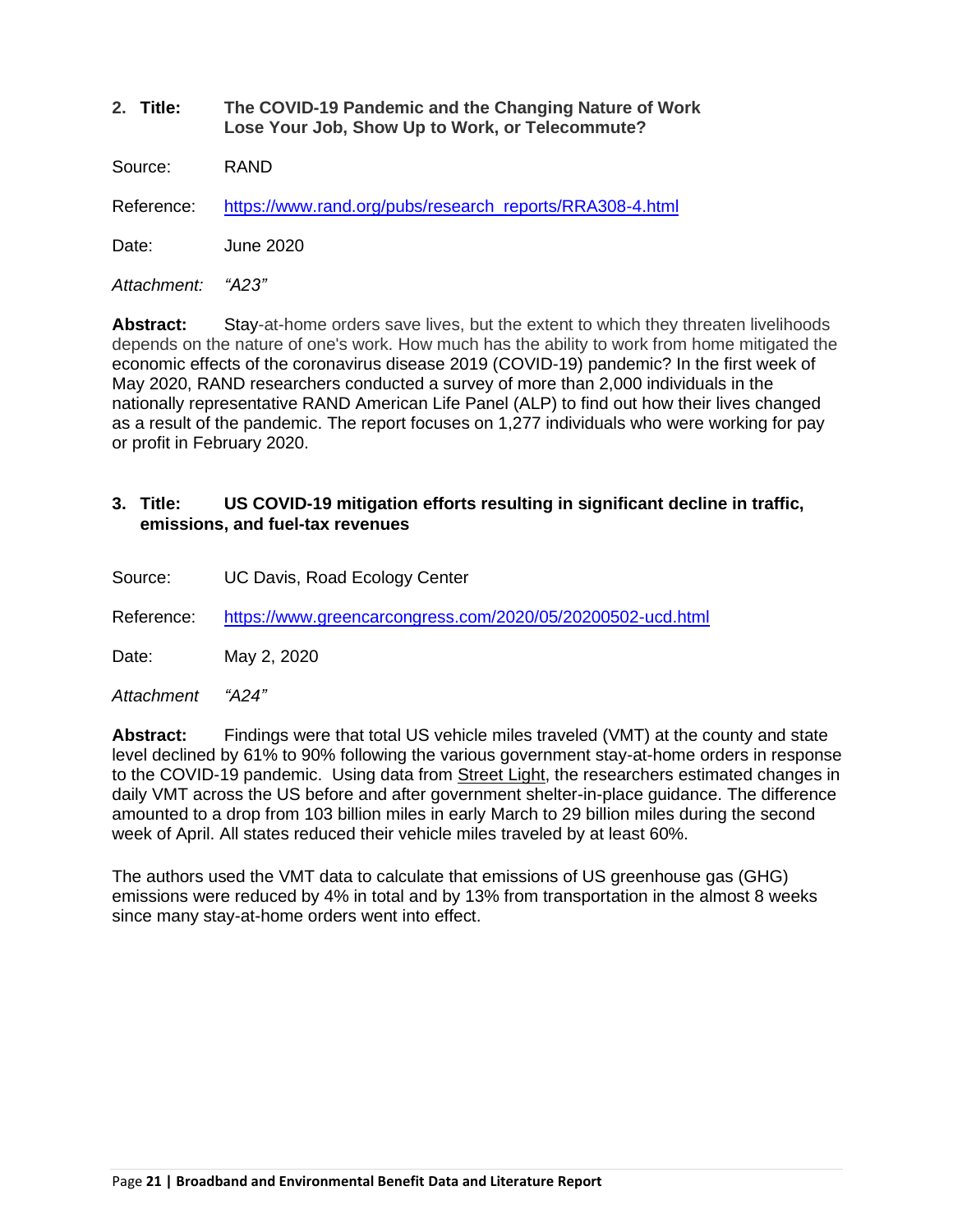#### **4. Title: Caltrans Sustainability Director: What Benefits Telecommuting may bring are still very much unknown**

Source: California Streetsblog

Reference: [https://cal.streetsblog.org/2020/08/04/what-benefits-telecommuting-may-bring](https://cal.streetsblog.org/2020/08/04/what-benefits-telecommuting-may-bring-are-still-very-much-unknown/)[are-still-very-much-unknown/](https://cal.streetsblog.org/2020/08/04/what-benefits-telecommuting-may-bring-are-still-very-much-unknown/)

Date: August 4, 2020

*Attachment: "A25"*

**Abstract:** Article quotes Ellen Greenberg who [recently took the job of Sustainability](http://cal.streetsblog.org/2016/11/15/caltrans-fills-sustainability-director-post-congratulations-ellen-greenberg/)  [Director for Caltrans,](http://cal.streetsblog.org/2016/11/15/caltrans-fills-sustainability-director-post-congratulations-ellen-greenberg/) She is quoted as saying within Caltrans, there's been an amazing shift, and that before the pandemic, despite some encouragement, telecommuting had very low adoption rates among the almost 21,000 people who work for the Caltrans. "But we found that we could do this," and at one point almost 90% of Caltrans office employees – which are maybe two-thirds of their work force – were working from home.

In addition, Sam Speroni, a UCLA graduate student who is preparing a research review for Caltrans, has found little consistency among pre-COVID-19 research results. These have generally been based on limited data samples and usually focused on specific questions such as environmental benefits, worker productivity, or potential technologies. "I have been surprised at a number of things I've been learning," said Speroni. "One is how incoherent and inconsistent existing research is. You could find a study that comes to one conclusion, and a different one that says the opposite."

"New trip making habits are likely to emerge," said Greenberg, "so telework does not 'zero out' VMT." In general, people have a kind of mental travel budget – how much time they are willing to, or want to, spend traveling. [For many years researchers who have studied this have pinned](https://www.detailswork.com/articles/science-says-this-is-the-ideal-commute-time)  [the "ideal commute" at about twenty](https://www.detailswork.com/articles/science-says-this-is-the-ideal-commute-time) minutes. That goes for car, transit, bike, or walking commutes – people generally seem to like about a twenty minute distance between home and work.

Also, "people are accustomed to using that time for driving," said Greenberg, and although not having to drive in rush hour traffic could be a huge stress reducer, it does not mean people do not want to drive at all. In fact, they may shift their driving to a different time. That has implications for traffic congestion, if it means lower peak-hour traffic volumes (and potentially higher off-peak traffic), which is not a bad outcome. But it means little for reducing VMT.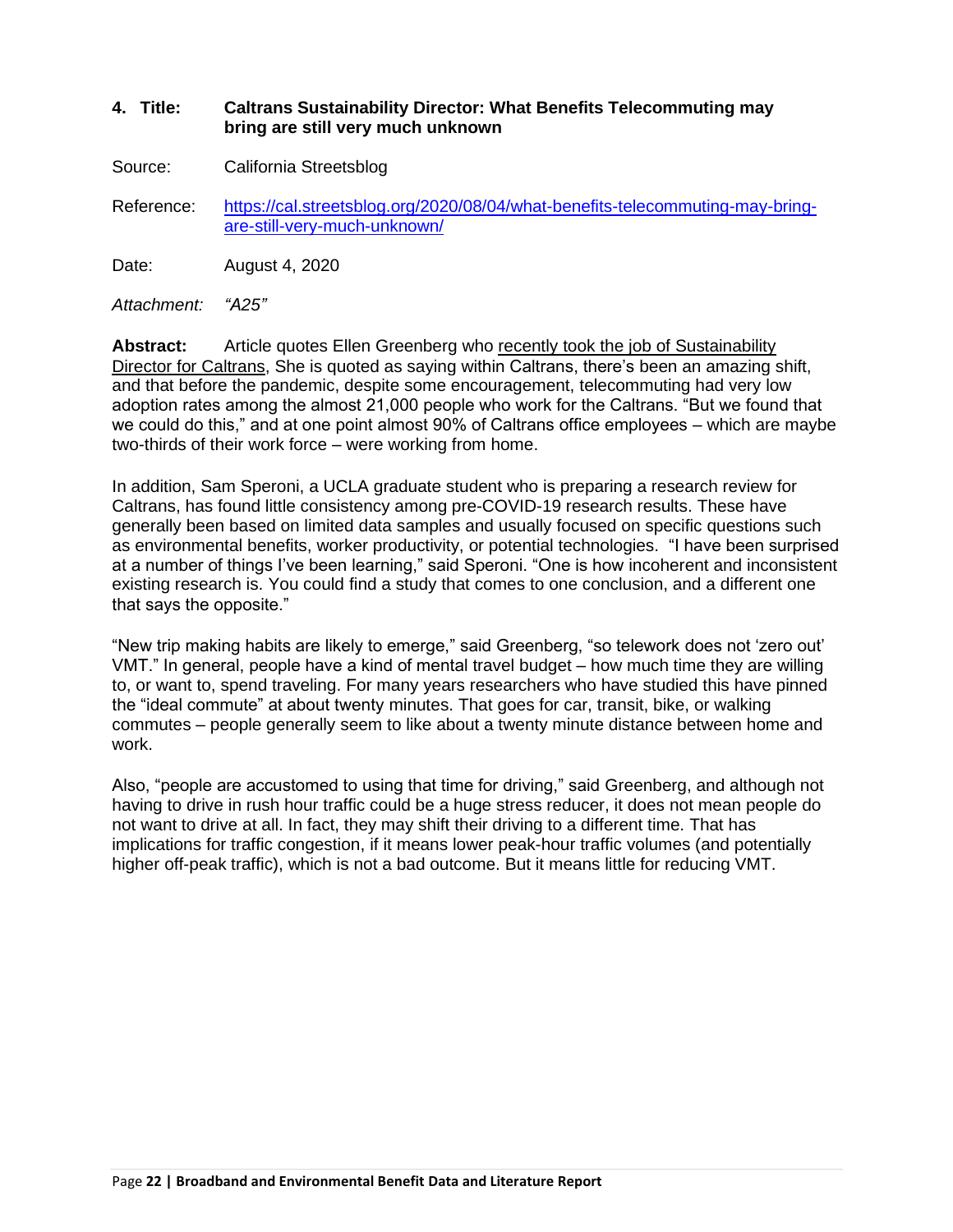- **5. Title: The "GO-Virtual Initiative": Using Flexible Workplace Practices to Reduce Traffic Congestion, Increase Economic Development, and Provide More Access to Affordable Housing Choices in the South Bay Region of Los Angeles County**
- Source: San Jose State University (SJSU)/Mineta Transportation Institute
- Reference: [https://transweb.sjsu.edu/sites/default/files/1860-Prager-Flexible-Workplaces-](https://transweb.sjsu.edu/sites/default/files/1860-Prager-Flexible-Workplaces-South-Bay_0.pdf)[South-Bay\\_0.pdf](https://transweb.sjsu.edu/sites/default/files/1860-Prager-Flexible-Workplaces-South-Bay_0.pdf)
- Date: August 2019
- *Attachment: "A26"*

**Abstract:** The "GO-Virtual Initiative": Using Flexible Workplace Practices to Reduce Traffic Congestion, Increase Economic Development, and Provide More Access to Affordable Housing Choices in the South Bay Region of Los Angeles County Flexible workplace practices (FWPs) such as telework, flexible scheduling, and the use of co-working spaces have the potential to address problems of congestion, pollution, and lack of housing affordability in the South Bay region of Los Angeles County.

However, trends in the adoption of FWPs—especially of working from home—across the region do not appear to be increasing as much as expected, despite advances in technology, changing worker demands, and evolving workplace cultures. In the South Bay and Los Angeles, commute times and the proportion of residents driving alone to work have increased as the economy has grown. As alternatives to driving alone to work, employees appear to face the choices of using public transit if more accessible, or carpooling if the journey is longer; however, both of these modes of transportation have declined in usage in recent years.

Instead, the only alternative to driving alone that has increased in frequency in the South Bay and Los Angeles County in recent years is working from home, which is most likely concentrated among residents in locations with higher education levels or occupations that are more appropriate. Prior literature has provided numerous insights here, finding that conditions are region-specific, and that occupational and industry constraints combine with manager resistance and employee concerns over work-life balance to limit the expansion of FWP. The authors of this study contribute to the literature by focusing on the obstacles to expansion of FWP among South Bay organizations, as well as by comparing the projected impacts of potential government interventions in this space.

The authors explore these issues with methods innovative to the field, including a combination of surveys and expert elicitation focus groups that includes numerous types of FWP, especially the inclusion of co-working spaces as a strategy. Participants in the survey and focus groups perceived the major obstacles to expansion to be a combination of managerial and executive resistance, alongside occupational constraints. Participants perceived government subsidies and incentives as both having a good combination of costs and impacts, possibly to be used to encourage the use of private co-working spaces, which offer a market solution that balances the benefits of traditional at-home telework and collaborative workplaces. Telework remains a costeffective approach to reducing commute-related emissions, and hence more aggressive programs, such as telework facilities exchanges, expansion of South Coast Air Quality Management District mandates, and incentives for workforce training and program implementation may be needed to achieve broader climate action and local pollution targets.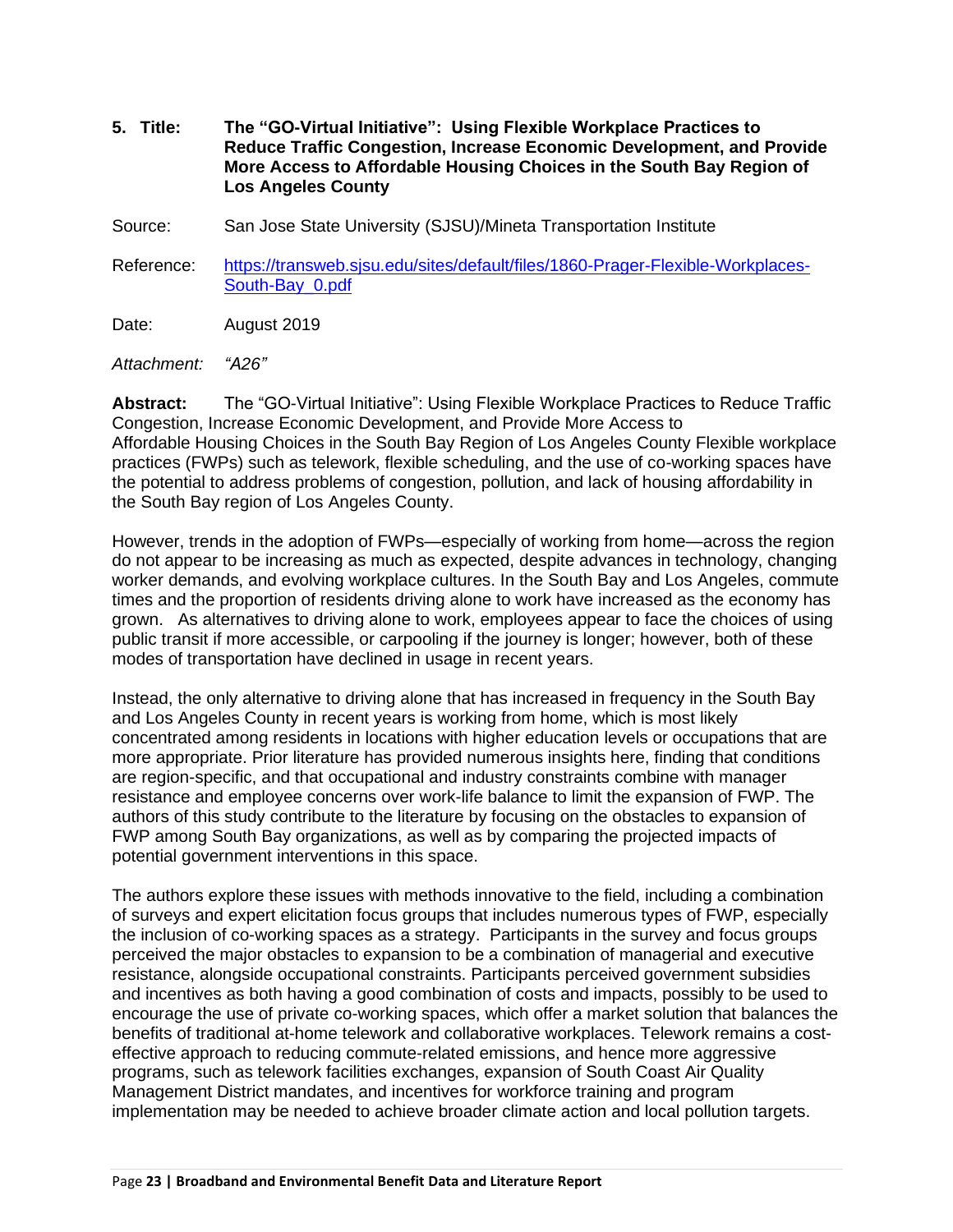### **6. Title: 5 Stats about Telecommuting's Environmental Impact**

Source: Flexjobs

Reference: [https://www.flexjobs.com/blog/post/telecommuting-sustainability-how](https://www.flexjobs.com/blog/post/telecommuting-sustainability-how-telecommuting-is-a-green-job/)[telecommuting-is-a-green-job/](https://www.flexjobs.com/blog/post/telecommuting-sustainability-how-telecommuting-is-a-green-job/)

Date: April 16, 2019

*Attachment: "A27"*

**Abstract:** Remote work is looked to for solving problems with work-life balance, employee retention, and productivity. But is it also a way to reduce negative impacts on the environment, and to create a more sustainable way to work?

These five stats about telecommuting's environmental impact say it is.

- 1. Commuting contributes greatly to the second-largest sources of United States GHG.
- 2. Company offices are part of the fourth-largest contributor to GHG.
- 3. Remote workers today have the same impact on air quality as planting a forest of trees.
- 4. Remote work helps people avoid the personal health risks from environmental pollution.
- 5. Remote work positively impacts environment *and* bottom line of companies that allow it.

#### **7. Title: Employer Transportation Demand Management (TDM) Programs**

- Source: Oregon Department of Transportation
- Reference: [https://www.oregon.gov/ODOT/Planning/Documents/Mosaic-Employer-based-](https://www.oregon.gov/ODOT/Planning/Documents/Mosaic-Employer-based-TDM-Programs.pdf)[TDM-Programs.pdf](https://www.oregon.gov/ODOT/Planning/Documents/Mosaic-Employer-based-TDM-Programs.pdf)

Date: 2010

*Attachment: "A28"*

**Abstract:** Employer TDM programs help meet local goals for vehicle miles traveled (VMT) and congestion reduction, environmental stewardship, and quality of life.

An 82-program sample of employer TDM programs found he average empirically based estimate of site-specific vehicle trip reduction impacts for employer support programs alone is 4% to 5% vehicle trip reduction (VTR). Those TDM programs that provided transportation services were considerably more effective as a group in reducing vehicle trips (22% program VTR).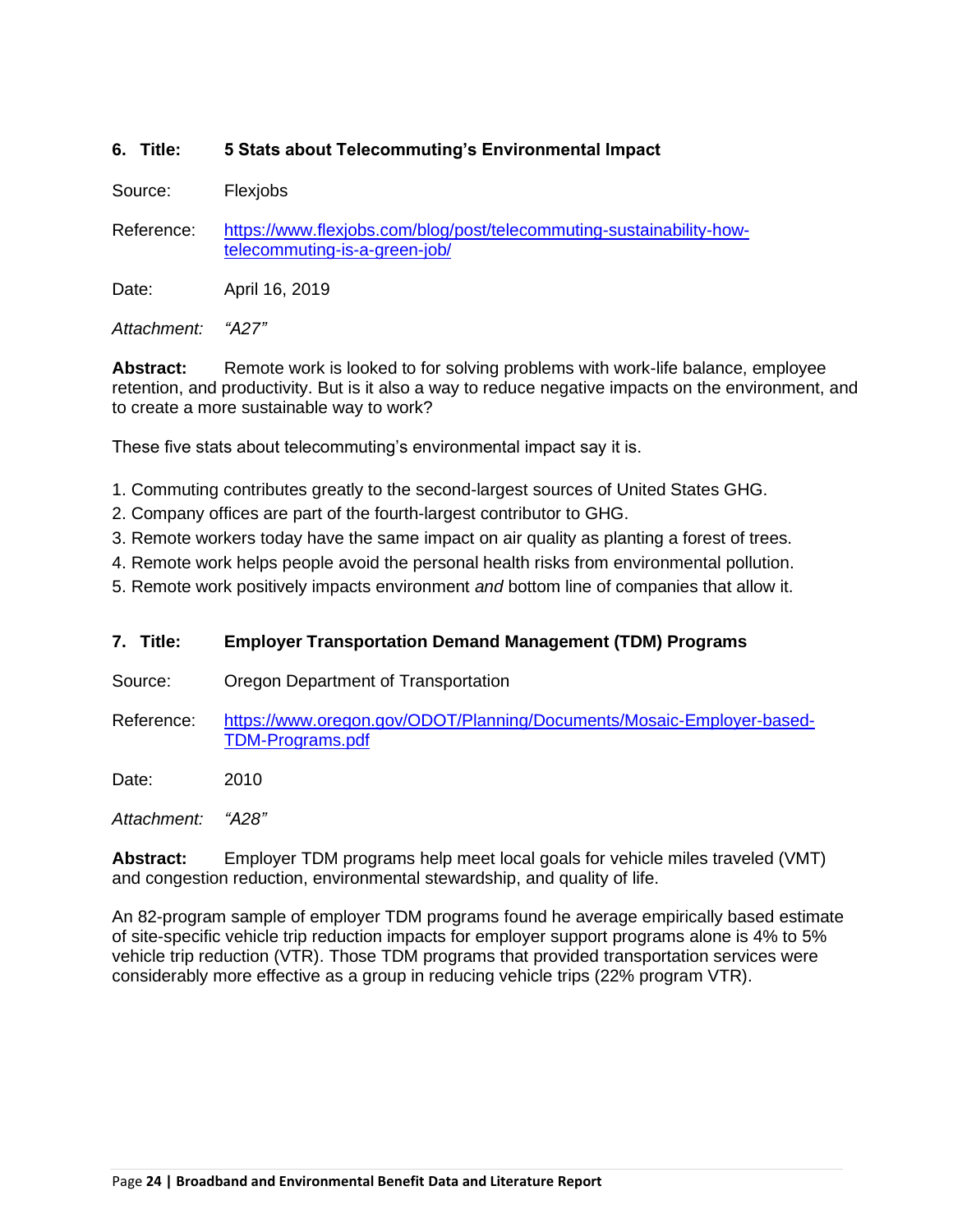#### **8. Title: Does Telecommuting Reduce Vehicle Miles Traveled? An Aggregate Time Series Analysis for the U.S.**

Source: UC Davis

Reference: <https://escholarship.org/uc/item/74t9663f>

Date: July 2004

*Attachment: "A29"*

**Abstract:** This study examines the impact of telecommuting on passenger vehicle-miles traveled (VMT) through a multivariate time series analysis of aggregate nationwide data spanning 1966-1999 for all variables except telecommuting, and 1988-1998 for telecommuting. The analysis was conducted in two stages. In the first stage, VMT (1966-1999) was modeled as a function of conventional variables representing economic activity, transportation price, transportation supply and socio-demographics. In the second stage, the residuals of the first stage (1988-1998) were modeled as a function of the number of telecommuters.

We also assessed the change in annual VMT per telecommuter as well as VMT per telecommuting occasion, for 1998. The models suggest that telecommuting reduces VMT, with 94% confidence. Together with independent external evidence, the results suggest a reduction in annual VMT on the order of 0.8% or less.

Even with impacts that small, when informally compared to similar reductions in VMT due to public transit ridership, telecommuting appears to be far more cost-effective in terms of public sector expenditures.

- **9. Title: Review of the Literature on Telecommuting and Its Implications for Vehicle Travel and Emissions**
- Source: Resources for the Future

Reference: <https://media.rff.org/documents/RFF-DP-04-44.pdf>

Date: December 2004

*Attachment: "A30"*

**Abstract:** A review of 20 empirical studies of telecommuting, all of which focus on the trip reduction perspective. The studies include earlier ones with smaller datasets, such as some pilot studies of individual employers, and more recent studies based on broader surveys of both telecommuters and non-telecommuters. Focus is on the results of the studies with respect to participation and frequency of telecommuting, the effects on vehicle-miles-traveled (VMT) and trips, and in some cases, the impacts on emissions and air quality.

Most studies of VMT and trip reductions from telecommuting show that telecommuters significantly reduce both daily trips and VMT. Not only does commute VMT fall, but noncommute VMT appears to fall in some cases as well. The studies of VMT, however, tend to focus on the reductions for individual employees who choose to telecommute.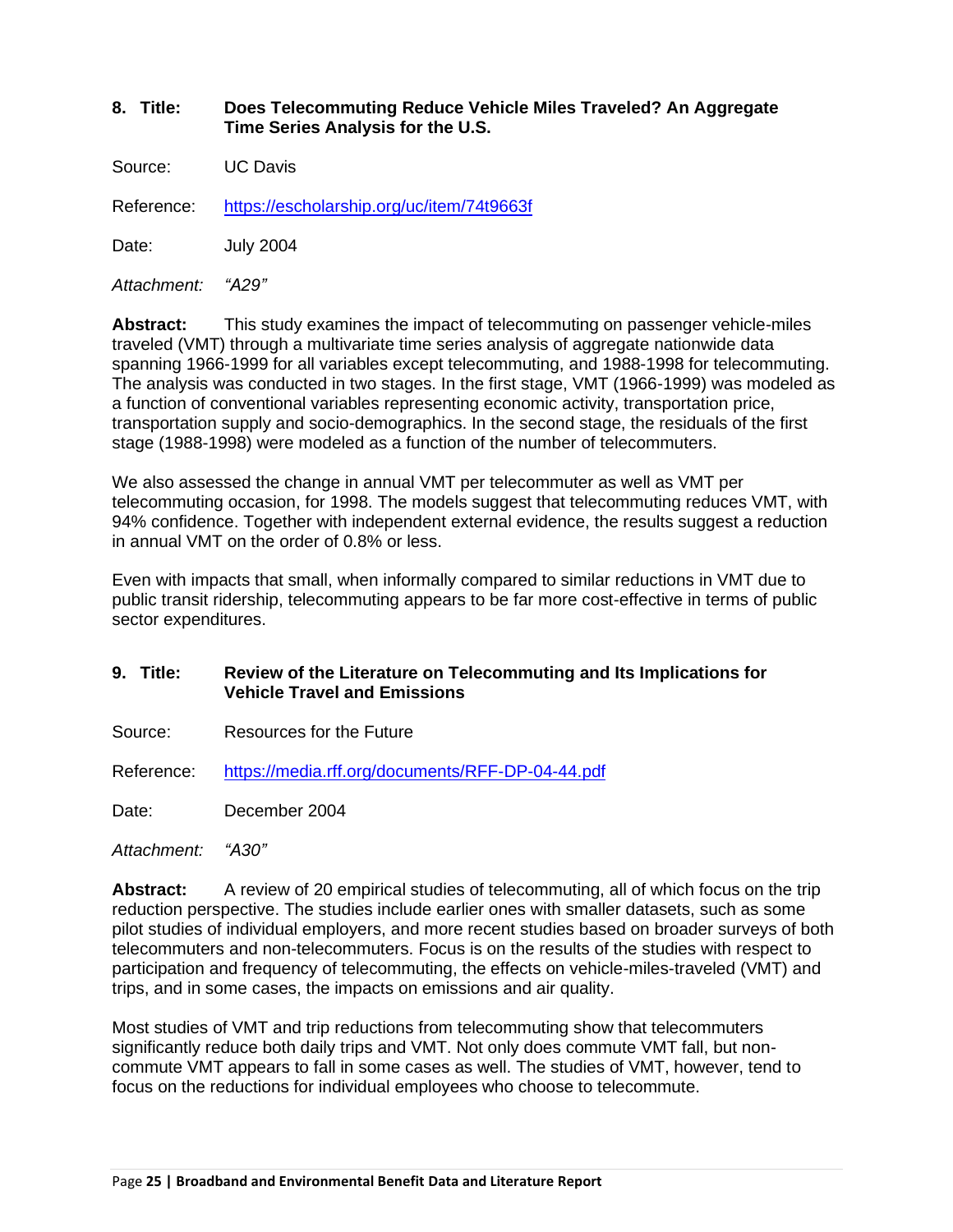Although an individual telecommuter may experience a sharp reduction in VMT, total benefits depend on how many people are telecommuting, how often they are doing so, and the duration of telecommuting. More research is needed with larger and more broadly based datasets across employers that include both individual employee characteristics and employer and job characteristics. This would allow a better analysis of telecommuting choice and frequency as well as more reliable estimates of VMT and emissions impacts.

#### **10. Title: Employer Transportation Demand Management (TDM) Programs**

Source: Journal of the Air & Waste Management Association

Reference: [https://www.oregon.gov/ODOT/Planning/Documents/Mosaic-Employer-based-](https://www.oregon.gov/ODOT/Planning/Documents/Mosaic-Employer-based-TDM-Programs.pdf)[TDM-Programs.pdf](https://www.oregon.gov/ODOT/Planning/Documents/Mosaic-Employer-based-TDM-Programs.pdf)

Date: 1996

*Attachment: "A31"*

**Abstract:** Analysis of the travel diary data and the emissions model output supports the hypothesis that telecommuting has beneficial transportation and air quality impacts. The most important results are that telecommuting decreases the number of daily trips (by 30%), the vehicle-miles traveled (VMT) (by 63%), and the number of cold starts (by 44%), especially those taking place in early morning. These reductions are shown to have a large effect on daily emissions, with a 50% to 60% decrease in pollutants generated by a telecommuter's personal vehicle use on a telecommuting day.

These net savings are almost entirely due to the elimination of commute trips, as non-commute trips increased by 0.33 trips per person-day (9% of the total trips), and the non-commute VMT increased by 2.2 miles.

Telecommuting is one of many Transportation Demand Management (TDM) strategies being considered by policy makers to reduce congestion levels and improve air quality. As one of the first studies to directly measure the impacts of telecommuting on vehicle emissions levels, this research contributes to a new body of data on the air quality impacts of telecommuting.

The findings support the hypothesis that telecommuting benefits both air quality and congestion. The methodology presented may be applied to other TDMs to analyze the comparative impacts of each strategy. This information will help policy makers identify the most effective congestion reduction and air quality improvement approaches. As telecommuting adoption moves into the mainstream, its net impacts are still expected to be beneficial—a reduction in VMT and in emissions.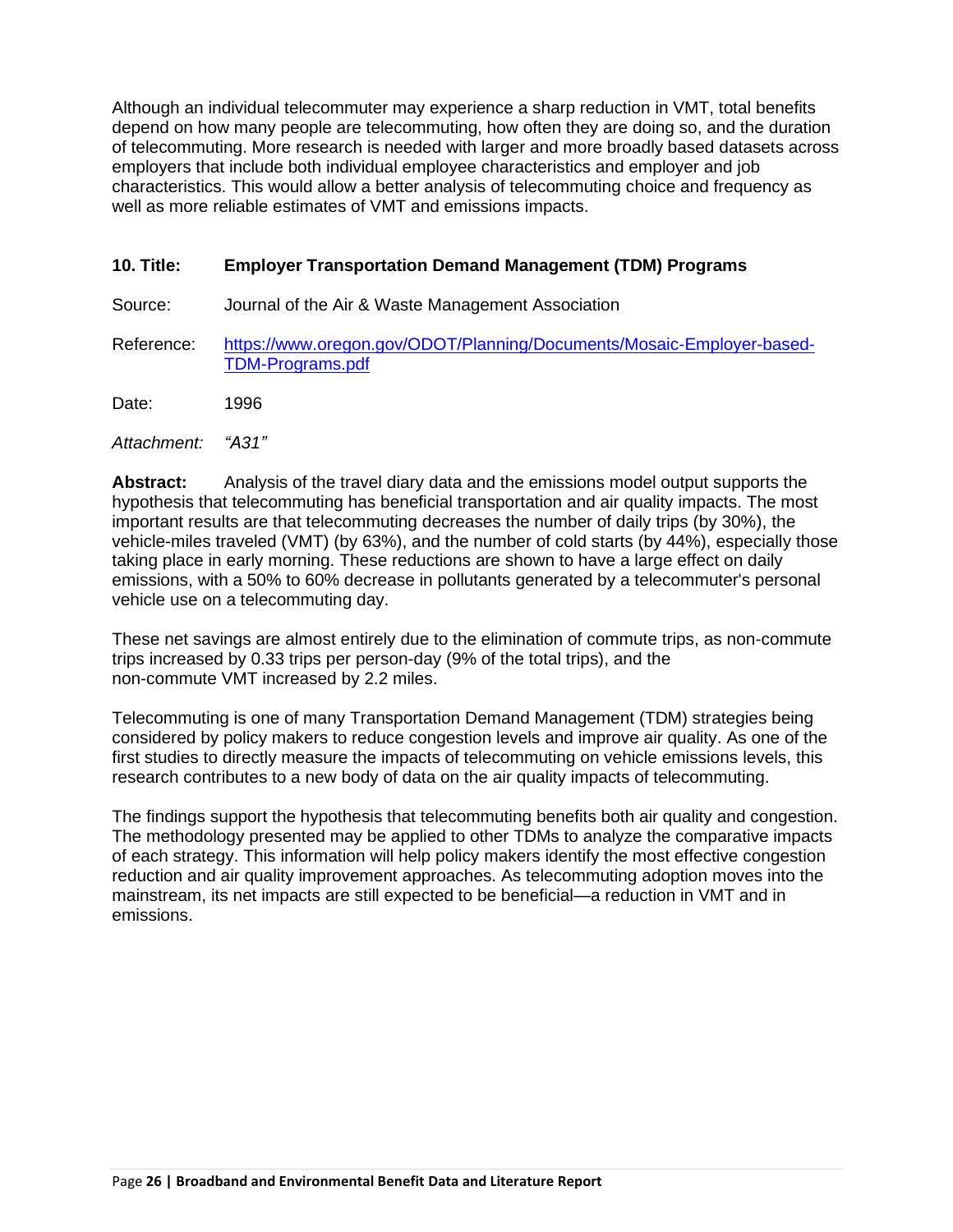# <span id="page-26-0"></span>**Telehealth**

#### **11. Title: Virtual Intensive Outpatient Outcomes: Preliminary Findings**

Source: Hazelden Betty Ford Foundation/Butler Center for Research

Reference: [https://www.hazeldenbettyford.org/education/bcr/addiction-research/virtual](https://www.hazeldenbettyford.org/education/bcr/addiction-research/virtual-intensive-outpatient-outcomes)[intensive-outpatient-outcomes](https://www.hazeldenbettyford.org/education/bcr/addiction-research/virtual-intensive-outpatient-outcomes)

Date: September 2020

*Attachment "A32"*

**Abstract:** Hazelden Betty Ford had piloted a telehealth addiction treatment prior to the COVID-19 pandemic with a one year timeline for implementation. Due to the virus, their timeline accelerated, and they pivoted the majority of their intensive outpatient (IOP) services from in-person to virtual at the beginning of the pandemic. In order to better understand what works in virtual services and for whom, they undertook an evaluation of the virtual IOP services. Overall, the preliminary findings indicate that virtual IOP services have been as effective as inperson IOP treatment.

#### **12. Title: Broadband Internet Access Is a Social Determinant of Health**

- Source: American Journal of Public Health (AJPH)
- Reference: [https://mobroadband.org/wp-content/uploads/sites/44/2020/07/Broadband-](https://mobroadband.org/wp-content/uploads/sites/44/2020/07/Broadband-Access-and-Social-Determinants-of-Health.pdf)[Access-and-Social-Determinants-of-Health.pdf](https://mobroadband.org/wp-content/uploads/sites/44/2020/07/Broadband-Access-and-Social-Determinants-of-Health.pdf)

Date: August 2020

*Attachment "A33"*

**Abstract:** Now, more than ever, broadband Internet access (BIA) must be recognized as a social determinant of health. Disparities in access should be treated as a public health issue because they affect "the health of people and communities where they live, learn, work and play." The COVID-19 pandemic demonstrates that lack of BIA influences each of the six social determinant of health domains defined by the American Medical Association. It also affects an additional domain, which is particularly pertinent during a pandemic—access to credible information. Reduced BIA, particularly during this pandemic, has the potential to exacerbate this country's existing health disparities because it disproportionately affects those who are already vulnerable. Indeed, those who are older, are racial/ ethnic minorities, have lower incomes, are less educated, or live in rural areas may experience worse health outcomes under normal circumstances and are even less able to access health enhancing resources during social-distancing orders.

Without BIA, patients cannot fully use telehealth in all its forms: asynchronous messaging via patient portals, remote monitoring devices such as blood pressure monitors, or synchronous video connections to consult with a physician. Telephone calls are an alternative to video visits, but because they permit only audio communication, they limit possible interactions between patients and health care professionals. Variation in BIA reliability also presents challenges to technical visit quality. Some patients, even those with BIA, have declined to use these technologies because of difficulties with digital literacy or privacy concerns.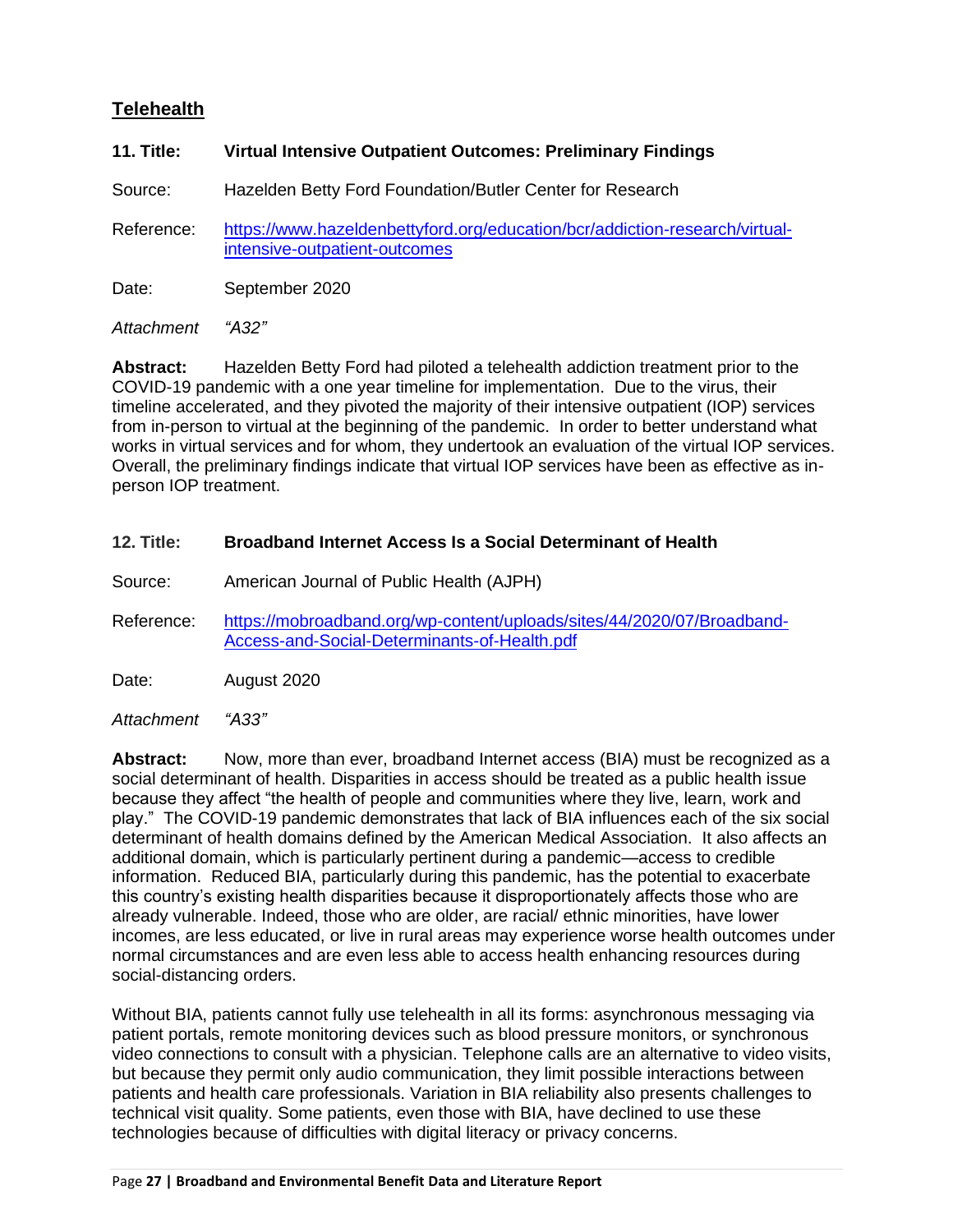#### **13. Title: Eco-Friendly Benefits of Telehealth Visits**

Source: BioFriendlyPlanet.com

Reference: [https://biofriendlyplanet.com/green-ideas/eco-friendly/eco-friendly-benefits-of](https://biofriendlyplanet.com/green-ideas/eco-friendly/eco-friendly-benefits-of-telehealth-visits/)[telehealth-visits/](https://biofriendlyplanet.com/green-ideas/eco-friendly/eco-friendly-benefits-of-telehealth-visits/)

Date: July 21, 2020

*Attachment "A34"*

**Abstract:** The current COVID-19 pandemic has forced everyone to change their usual routines, and the medical industry is no exception. Patients and providers have created and adapted to new systems so medical care can continue as safely as possible. One of those new systems is telehealth.

Patients can now see their providers over virtual appointments either with a video call or a typical voice call. Telehealth is a fantastic option, especially while going out and being in close proximity to other people is not advised, but other benefits to telehealth might be less obvious. This new technology is providing an excellent service, but it is also helping our planet.

#### **14. Title: Impact of the digital divide in the age of COVID-19**

Source: Journal of the American Medical Informatics Association

Reference: <https://academic.oup.com/jamia/article/27/7/1147/5826352>

Date: April 28, 2020

*Attachment "A35"*

**Abstract:** Due to COVID-19, by early March 2020, the need for an immediate adaptation of our clinical care delivery system was clear. Within a week, clinics had transitioned from inperson visits to telehealth involving telephone or video. Screening processes for COVID-19 were quickly made available on a free online platform through which at-risk individuals were directed to drive-through centers for in-person testing.

The problem was that many of our patients could not access the online system. In our roles as directors of free clinics, we have become intimately involved with the complexity inherent to the care of underserved populations, including how seemingly innovative programs can sometimes not meet their intended goals.

As our main hospital system was transitioning to telehealth-based care, we were rapidly trying to put measures into place at our free clinics that would ensure that our patients did not lose their access to health care. It quickly became apparent that the newly built telehealth systems created additional access hurdles for our free clinic patients, and we would soon learn that pockets existed within the larger population that were impacted by these barriers. As is often the case, those whose access was impeded were the most vulnerable to poor health outcomes related to COVID-19.

This was not unique to our community, and in fact it was repeated throughout the country when other hospital systems transitioned to telehealth as a sensible and efficient way to deliver health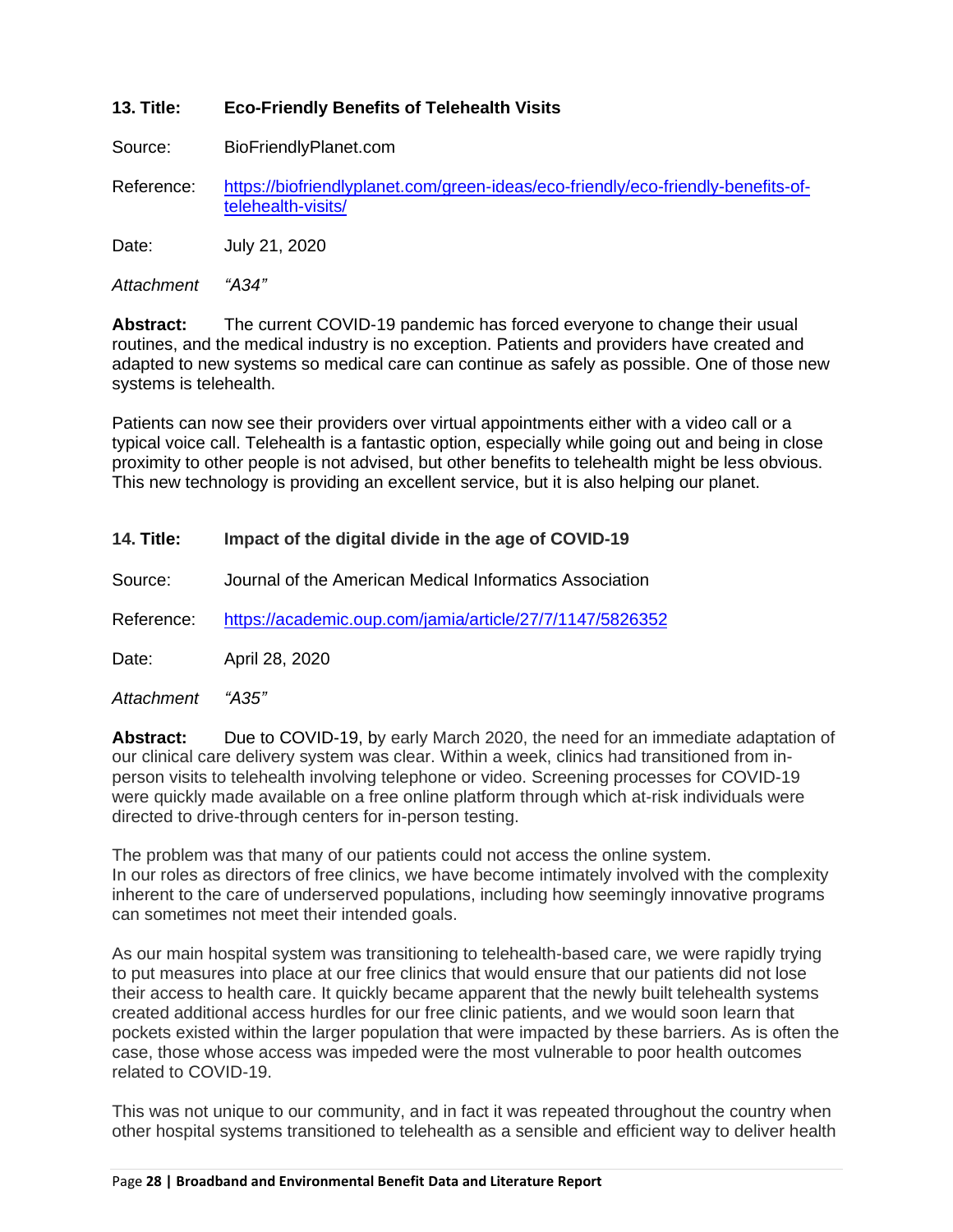care while implementing social distancing to combat the spread of COVID-19. Simultaneously, the diminished accessibility to technology based on various societal and social factors, sometimes referred to as the digital gap or digital divide, was being exposed at a critical time in a public health crisis. Frighteningly, there were no measures at the ready to address it.

Regarding the patient populations seen in our free clinics, our first concern was physical access to Internet services, defined largely by built environment factors. Our homeless population lacked reliable Internet access outside of the technology center at the clinic. About a third of those served at the rural CARES clinic site do not have Internet access in their homes. This is not unlike the Federal Communications Commission report in 2018 showing that within the United States, 31% of rural households still lack access to broadband Internet.

A combination of technology and in-person services has been found to help address some of this disparity, and in our case, a direct combination of the 2 types of service proved necessary.

### <span id="page-28-0"></span>**Distance Learning**

| 15. Title:  | School is starting – and the broadband gap will be a massive problem                                         |
|-------------|--------------------------------------------------------------------------------------------------------------|
| Source:     | <b>CNET</b>                                                                                                  |
| Reference:  | https://www.cnet.com/news/back-to-school-season-is-here-but-the-homework-<br>gap-is-still-a-massive-problem/ |
| Date:       | August 26, 2020                                                                                              |
| Attachment: | "A36"                                                                                                        |
|             |                                                                                                              |

**Abstract:** The digital divide means millions of American children do not have broadband connections at home, even as their schools hold virtual classes.

This shift online has shined a light on a long-standing problem that has only gotten more severe in the age of the coronavirus: the so-called homework gap. The country has wrestled with a digital divide for decades, but the pandemic has exposed some of the most vulnerable populations: Students from poorer urban areas and remote rural districts, with minorities disproportionately hurt by lack of access to connectivity.

Schools are being forced to tackle the digital divide problem in their districts, becoming experts in complex broadband options seemingly overnight. That is on top of grappling with how to make sure their low-income students are fed and healthy, and navigating archaic regulations controlling how they receive funding. Various schools around the country have relied on emergency relief funds from the CARES Act to purchase devices and hotspots for students, while [others have](https://www.charlotteagenda.com/228601/cms-estimates-18000-students-could-still-need-internet-access/?fbclid=IwAR1RidNIedYnq7w9C11eL6DF32YKFJw_qdkmjsTR2SJ-LpOtvEk67lOkcBc)  [begged the public and businesses for help funding equipment.](https://www.charlotteagenda.com/228601/cms-estimates-18000-students-could-still-need-internet-access/?fbclid=IwAR1RidNIedYnq7w9C11eL6DF32YKFJw_qdkmjsTR2SJ-LpOtvEk67lOkcBc)

This article outlines the hardships that school districts are facing across all of California, and nationally.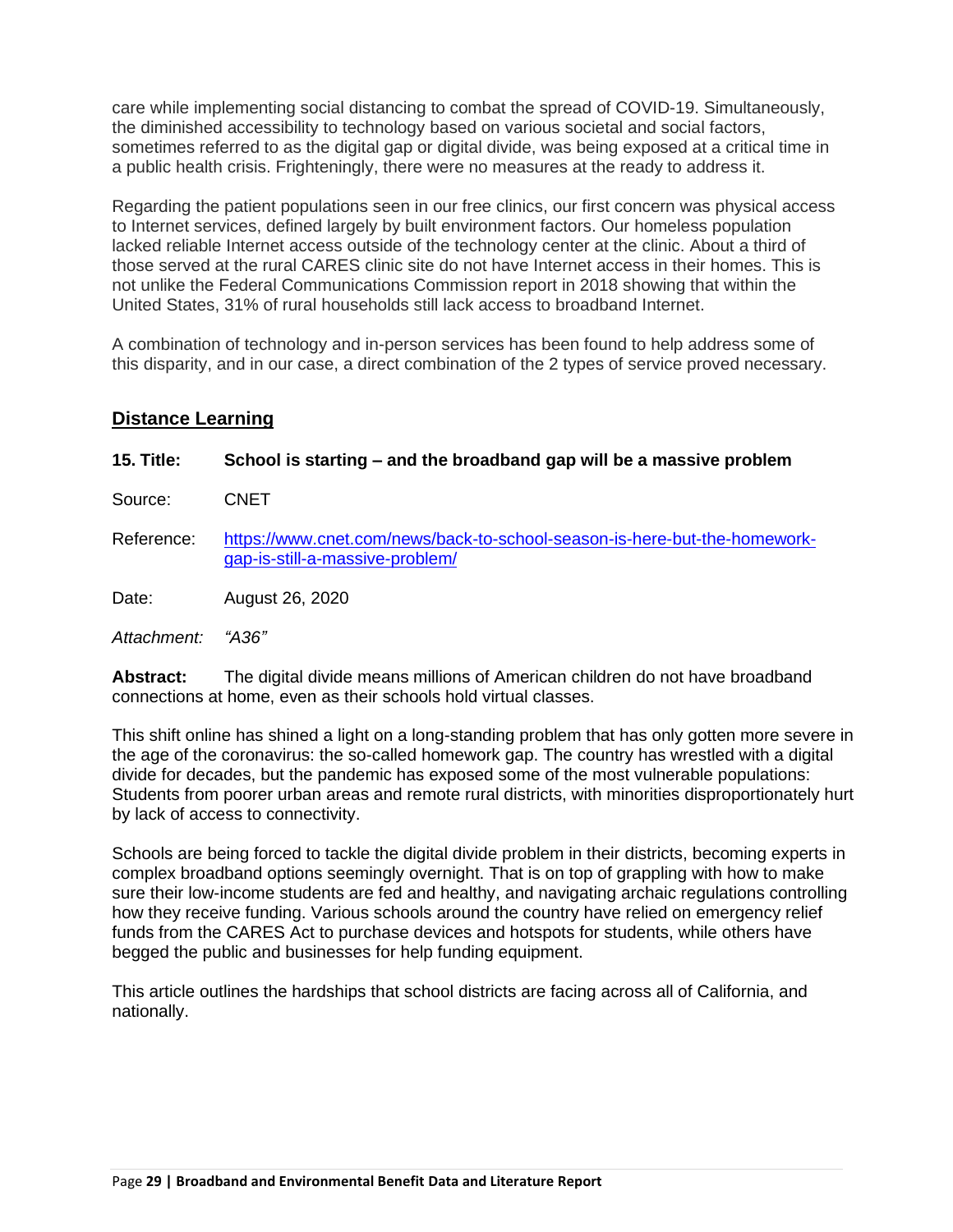#### **16. Title: Distance Learning is Good for the Environment: Savings in GHG Emissions**

Source: Online Journal of Distance Learning Administration/University of West Georgia

Reference: [https://www.westga.edu/~distance/ojdla/winter144/campbell\\_campell144.html](https://www.westga.edu/~distance/ojdla/winter144/campbell_campell144.html)

Date: 2011

*Attachment: "A37"*

**Abstract:** Distance learning is associated with a variety of benefits such as reduced use of campus facilities, increased accessibility, and control of disease transmission. In this study, we explore an additional benefit: mitigation of anthropogenic carbon dioxide emissions contributing to global climate change.

A survey was presented to 500 students enrolled in online courses on three college campuses. Students who commuted by personal car were asked to estimate whether taking the course online resulted in fewer driving trips to campus.

The environmental consequences of the estimated reduction in commute trips were assessed by calculating the CO2 emissions savings associated with reduced consumption of gasoline.

The results indicate that offering a lower-division class of 100 students with an online format leads to reduced CO2 emissions of 5-10 tons per semester, and knowledge of such an environmental benefit leads to enhanced student satisfaction with distance learning.

#### <span id="page-29-0"></span>**Broadband – Internet of Things**

#### **17. Title**: **Greening Internet of Things for Smart Everythings with A Green Environment Life: A Survey and Future Prospects**

Source: Cornell University

Reference: <https://arxiv.org/abs/1805.00844>

Date: May 2, 2018

*Attachment: "A38"*

**Abstract:** Tremendous technology development in the field of Internet of Things (IoT) has changed the way we work and live. Although the numerous advantages of IoT are enriching our society, it should be reminded that the IoT also consumes energy, embraces toxic pollution and E-waste. These place new stress on the environments and smart world. In order to increase the benefits and reduce the harm of IoT, there is an increasing desire to move toward green IoT.

Green IoT is seen as the future of IoT that is environmentally friendly. To achieve that, it is necessary to put a lot of measures to reduce carbon footprint, conserve fewer resources, and promote efficient techniques for energy usage. It is the reason for moving towards green IoT, where the machines, communications, sensors, clouds, and internet are alongside energy efficiency and reducing carbon emission. This paper presents a thorough survey of the current on-going research work and potential technologies of green IoT with an intention to provide some clues for future green IoT research.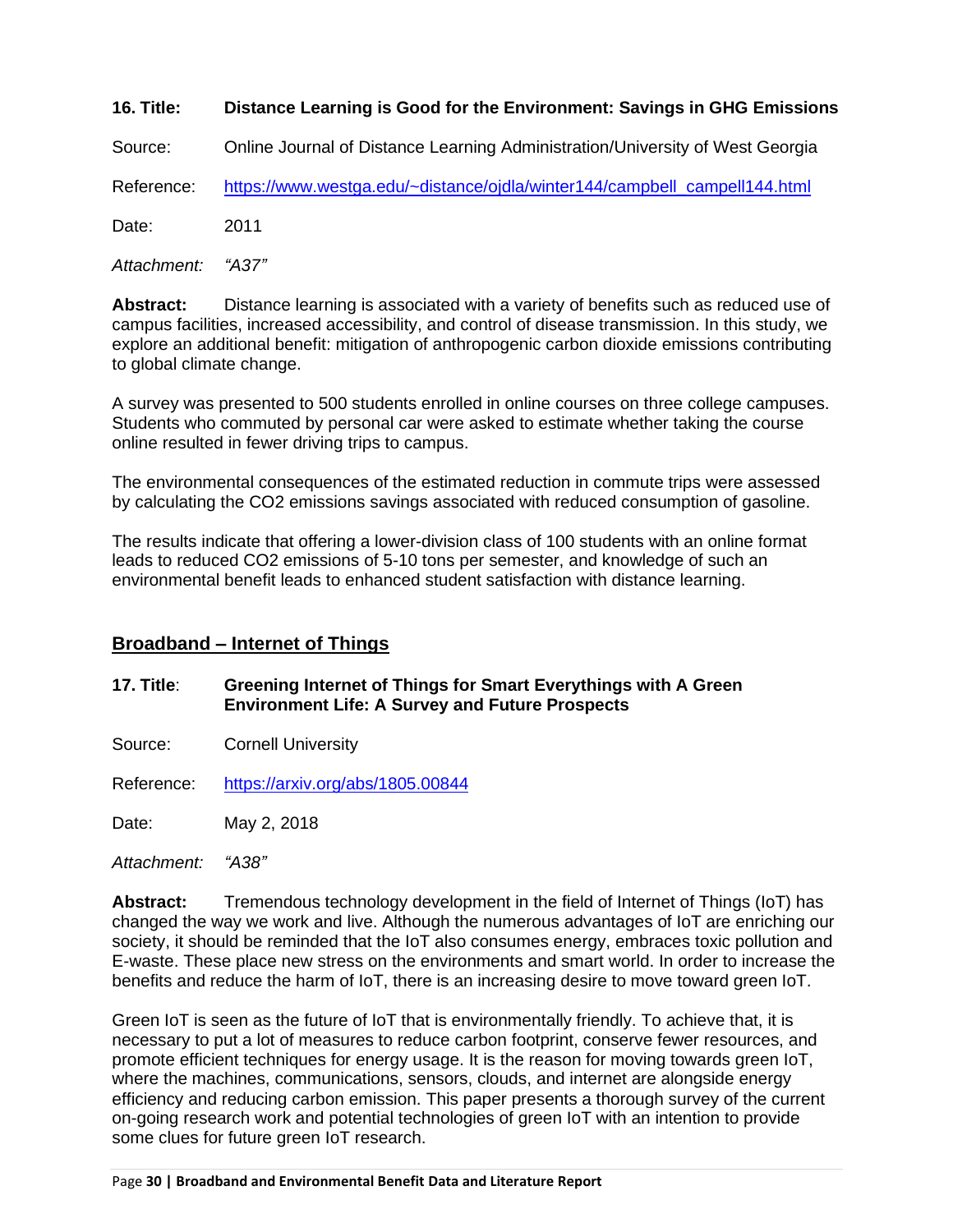### <span id="page-30-0"></span>**Energy**

#### **18. Title**: **Understanding the Impacts of COVID-19 on Global CO2 Emissions**

Source: IEA Data, Global Energy Review

References: [https://www.iea.org/news/after-steep-drop-in-early-2020-global-carbon-dioxide](https://www.iea.org/news/after-steep-drop-in-early-2020-global-carbon-dioxide-emissions-have-rebounded-strongly)[emissions-have-rebounded-strongly](https://www.iea.org/news/after-steep-drop-in-early-2020-global-carbon-dioxide-emissions-have-rebounded-strongly)

<https://www.iea.org/articles/global-energy-review-co2-emissions-in-2020>

Date: March 2, 2021

*Attachment: "A39"*

**Abstract:** After a steep drop in early 2020, Global Carbon Dioxide Emissions have rebounded strongly. Global energy-related CO2 emissions were 2% higher in December 2020 than in the same month a year earlier, according to IEA data, driven by economic recovery and a lack of clean energy policies.

The COVID-19 pandemic resulted in the largest-ever decline in global emissions. The COVID-19 pandemic and resulting economic crisis had an impact on almost every aspect of how energy is produced, supplied, and consumed around the world. The pandemic defined energy and emissions trends in 2020 – it drove down fossil fuel consumption for much of the year, whereas renewables and electric vehicles, two of the main building blocks of clean energy transitions, were largely immune. As primary energy demand dropped nearly 4% in 2020, global energyrelated CO2 emissions fell by 5.8% according to the latest statistical data, the largest annual percentage decline since World War II. In absolute terms, the decline in emissions of almost 2 000 million tons of CO2 is without precedent in human history – broadly speaking, this is the equivalent of removing all of the European Union's emissions from the global total. Demand for fossil fuels was hardest hit in 2020 – especially oil, which plunged 8.6%, and coal, which dropped by 4%. Oil's annual decline was its largest ever, accounting for more than half of the drop in global emissions. Global emissions from oil use plummeted by well over 1 100 Mt CO2, down from around 11 400 Mt in 2019. The drop in road transport activity accounted for 50% of the decline in global oil demand, and the slump in the aviation sector for around 35%. Meanwhile, low-carbon fuels and technologies, in particular, solar PV and wind, reached their highest ever annual share of the global energy mix, increasing it by more than one percentage point to over 20%.

A common theme across all economies is the scale of the impact of the pandemic and lockdown measures on transport activity. The decline in CO2 emissions from oil use in the transport sector accounted for well over 50% of the total global drop in CO2 emissions in 2020, with restrictions on movement at local and international levels leading to a near 1 100 Mt drop in emissions from the sector, down almost 14% from 2019 levels. With various travel advisories and border restrictions, international aviation was the sector hardest hit in 2020, with global flight activity reaching a low in April 2020 of 70% below the level in the same month a year earlier. In contrast to pre-crisis levels, emissions from international aviation fell by almost 45% or 265 Mt CO2 across the year to a level last seen in 1999. This decline is equivalent to taking around 100 million conventional cars off the road.